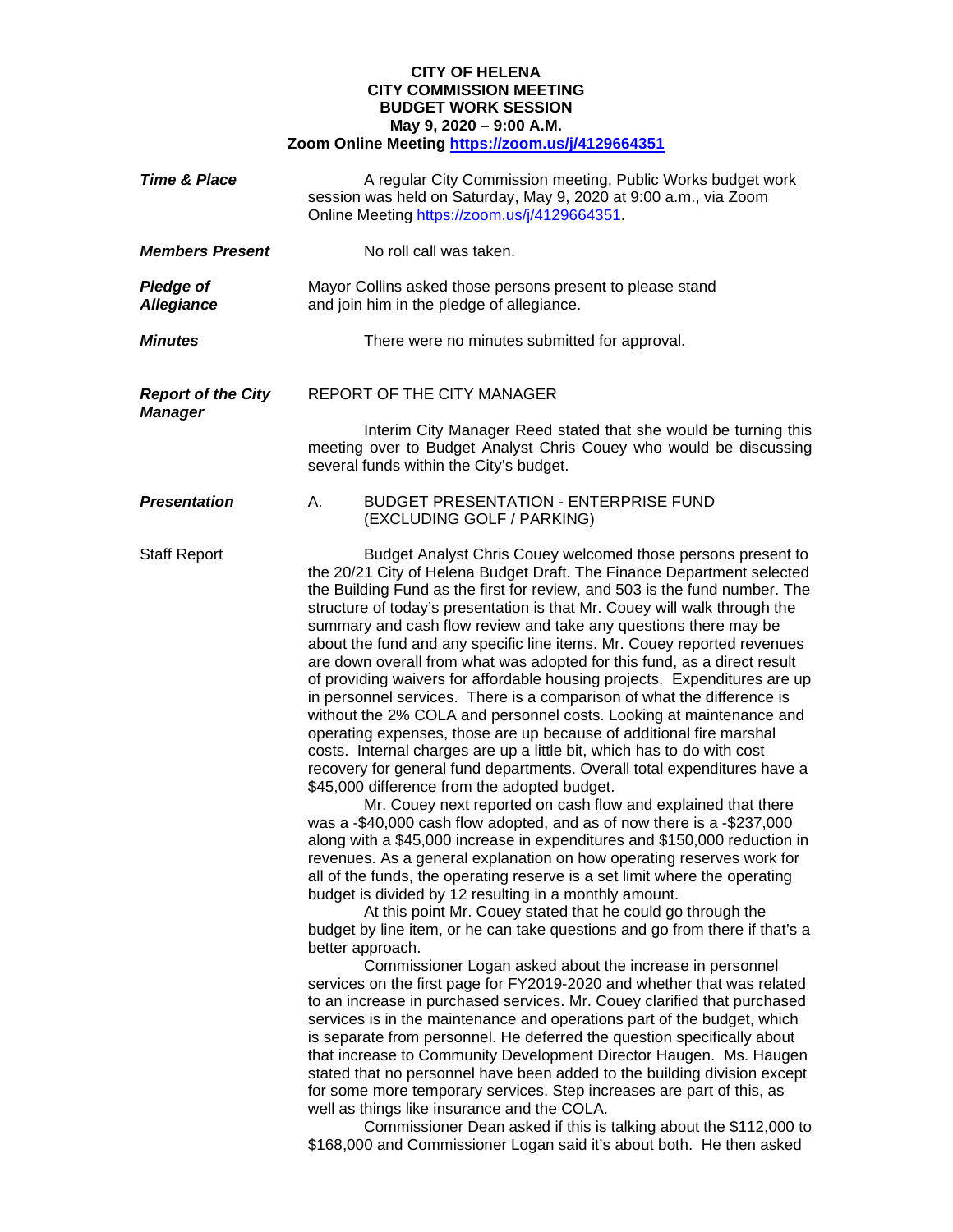for clarification about that specific increase. Mr. Couey explained that looking at that line item, a lot of that is for conferences and related software that just came in as staff had to attend training on how to use that. Things like the \$30,000 for Central Square on-site training under Required Training constitute the bulk of that increase. Ms. Haugen commented that the increase in cost can also be attributed to paying for the Fire Marshal's plan reviews and associated inspections. That used to average about \$2400/month, and the last few months it has increased to \$4200. That includes an increase in the Fire Marshal's salary, and then also the cost of Trakit software and training.

Commissioner Dean asked about Central Square and Trakit. It appears that the \$30,000 includes on-site training, and if that is correct. Mr. Couey stated on that particular item probably most of that cost can be taken out, as that cost would be if the company came out for on-site week-long training. Commissioner Dean inquired how much the City paid for that software. Mr. Couey explained that cost was spread over different areas, such as accounting.

Commissioner O'Loughlin asked about the FY 2020 Projected column and if that was in the adopted budget. Mr. Couey stated that is projected, so that is what the City's expecting the budget to end at this year. Commissioner O'Loughlin asked Ms. Haugen about the \$150,000 reduction in licenses and permits and if the Commission had approved that. Ms. Haugen said that was put into account for the building fees for Red Alder. They have the application and were told to get it in before the end of the fiscal year.

Interim City Manager Reed commented that there is an audio issue because of paper rustling, which is making it very hard to hear in chambers. She requested if while someone is speaking people could refrain from shuffling paperwork.

Mr. Couey explained that if you look at the FY2020 projection that shows the expected \$160,000 reduction in revenue, then going forward into FY2021 it shows \$150,000. Commissioner Dean asked to look at revenue over expenditures – it shows a fairly healthy ending cash balance, which actually grew in 2018 and 2019. She commented that this revenue reduction cuts into that a little bit and wondered how important it is to maintain a cash balance there and are there standards as far as to what level, from a policy perspective.

Mr. Couey stated from a policy standpoint this fund in particular has a maximum that can be kept in the cash balance, which is one year's worth of operating costs. As it builds up, some years it is desirable to spend it out a little and reduce the balance, otherwise the risk is for that to go to the state. Ms. Haugen clarified that if the City cannot produce a plan on how that cash balance will be spent, the excess will go to the state. Maintaining one year's worth of reserves in that balance is fairly standard state-wide.

Commissioner Haladay asked Ms. Haugen if there had been any further communication with the County about where things are with joint standards and working with the County on code enforcement. Ms. Haugen clarified that Commissioner Haladay was talking about development standards, not necessarily building codes. There have been some conversations about the possibility of extending building contracting with the County, but the County Commission is not enthusiastic about the potential. The City is still working on developing the standards and is finishing a park growth policy. The County is still in the process of doing their zoning, starting with rural zoning further out in the valley. When they get closer to town with their urban standards, at that point the County will want to re-engage in the discussion about joint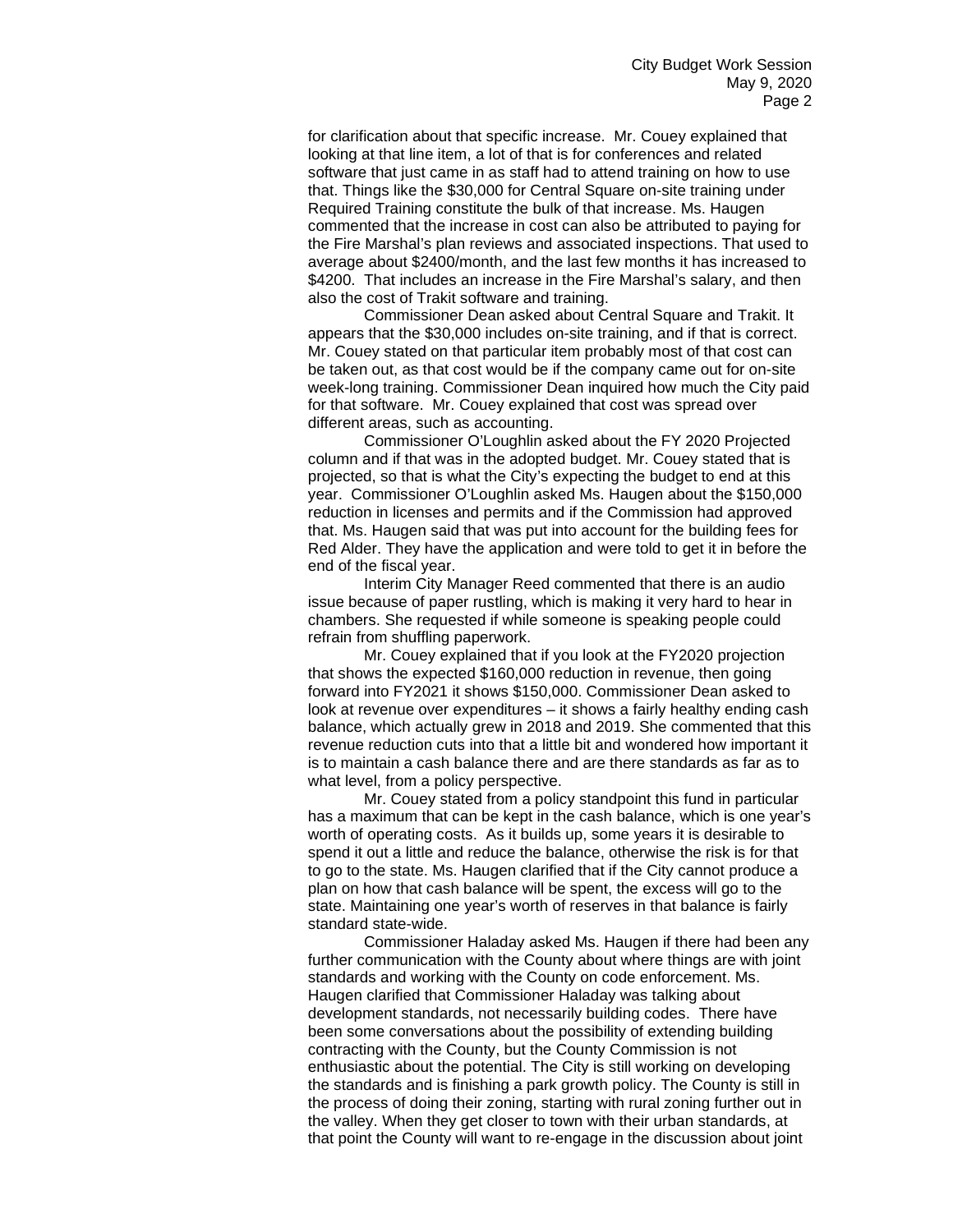zoning standards and possibly infrastructure and subdivision standards. Those conversations may start happening this fall when the County is ready. They'd pulled back from zoning discussions for two reasons: first of all, the situation with COVID-19, and secondly the reaction they'd received from Helena Valley residents.

Commissioner Haladay asked as far as building permits if there'd been any movement by the County to start reviewing plans in any form. Looking at the costs for construction by the City and County, the cost of the building permit becomes a significant differential. For example, if a solar power system is being built you're looking at a 25% increase when you build in the City versus in the County. The County should be required to enforce building codes out in that area but he's guessing they are not doing that. Ms. Haugen commented there have been 2-3 conversations in the last year regarding that, and the response has been that at this time the County was not ready to become certified, which they would be required to do even if they contracted with the City.

Commissioner Haladay commented that if the City's going to limit the number of building permits within the City limits, it could possibly encourage to build in the County as opposed to in the City when the County is not enforcing building codes. Ms. Haugen stated she did not disagree, and this is often heard from contractors when they come to the City to get permits, and it causes frustration for the City's building staff.

Mr. Couey asked if there were any other final concerns or questions related to the Building Fund 503. One area of discussion that presents an opportunity for change is the line item for on-site training costs. He would recommend some funds be kept in there for distance training/learning sessions which can run from \$1200-\$2000. Ms. Haugen noted that for more in-depth sessions with more public involvement it can run closer to \$5,000-6,000. Mr. Couey asked about dropping the \$30,000 down to \$15,000 anticipating at least 2-3 of these training sessions a year. Commissioner Dean commented that it's important for people to be able to use these funds properly, so she wondered what the appropriate amount be, or is that something Mr. Couey would need to get back to the Commission about. Mr. Couey asked about department efficiency with the fund at this point. Ms. Haugen noted that the training would be for the new citizen engagement, which is just now being rolled out. For the Building Department in particular Trakit will enable contractors both to pay for permits online and to schedule appointments. Much of this work is being done electronically and the contractors appreciate that, so that is not something that will be stepped back. The civic engagement will not only affect the building division but will also allow for simple applications to be done for Community Development, so that licensing payments can be made entirely online. The \$5000 is just this department's share so perhaps a discussion can be held with the Finance Department about how to plan for the training.

Commissioner Dean said whatever the actual number is, it's something that people need to be able to use effectively, but it would be good to be aware of it if the number is not \$30,000. Mr. Couey said he would re-connect with Ms. Haugen about that topic and provide an update at the next work session with more detail on how that will be approached.

Commissioner Logan asked a procedural question given that this is his first time sitting in on a budget session as a Commissioner, if he has a question about a given line what's the best way to refer to it. Mr. Couey clarified that the Commissioners can refer to it either by the description or account number.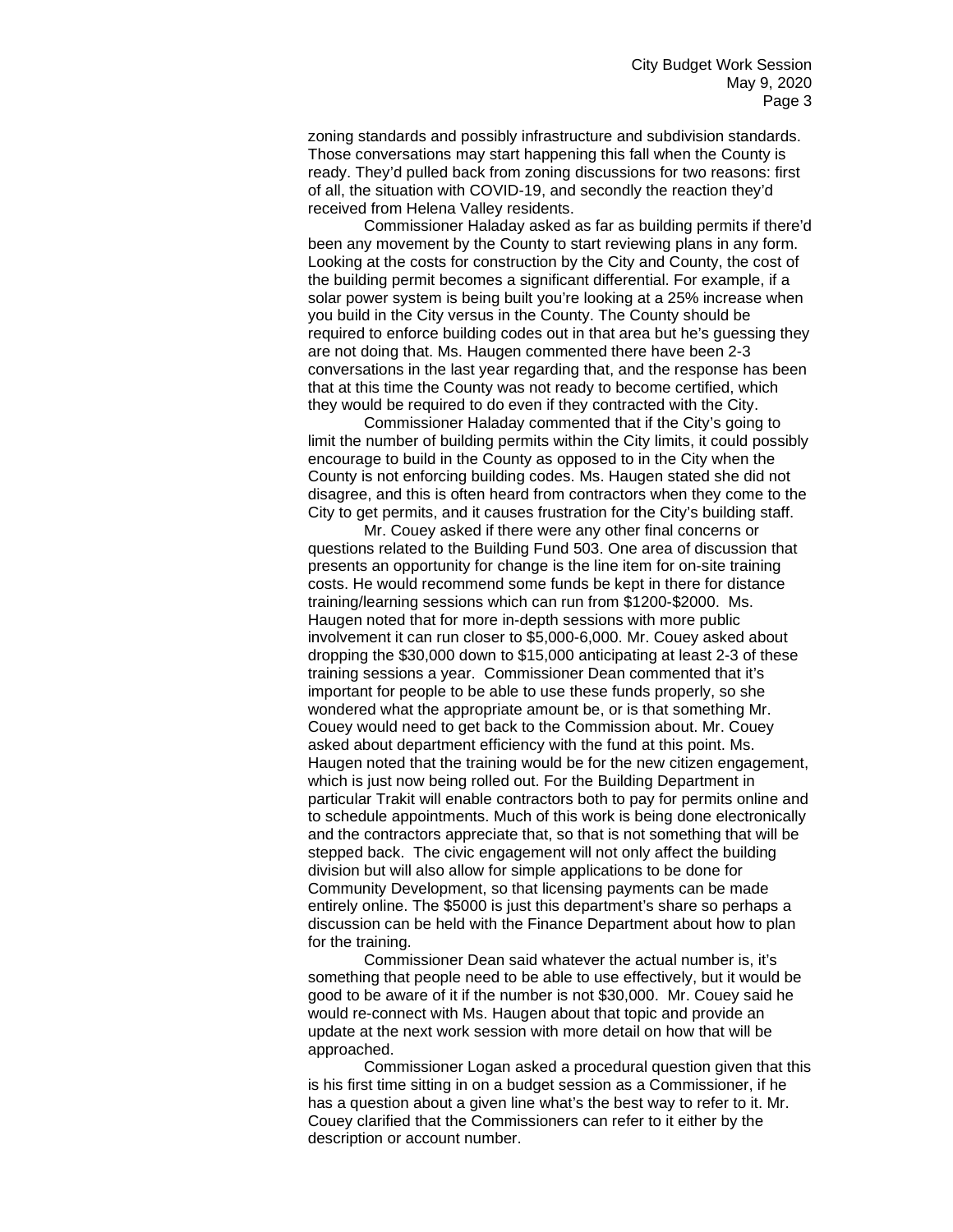Commissioner Haladay asked a follow-up question of Ms. Haugen in regard to the training that's been discussed. That's in the budget; given the cash balance, couldn't that could be spent out of reserves of one-time-only money? The \$30,000 could be appropriated and then you could say it's coming out of reserves if there are concerns about that large of an expenditure. If it's not spent, that money will stay in reserves anyway. Ms. Haugen asked for clarification on whether the question is a matter of pulling that money, whether it's \$15,000 or \$30,000, out of reserves with a budget adjustment or amendment.

Commissioner Haladay stated that to the extent there is concern about a cash outlay from some sort of fund transfer, we've got a reserves fund that can deal with a hit on it  $-$  if it gets spent, then it gets spent, but if not it will just stay in reserves, so it doesn't seem like it's a huge concern of one on this. If there are concerns on any of these funds about specific capital outlay or allocating funds for the expenditure from a general fund transfer this year or something else, if there is a healthy fund balance that's what the City did last year at times with the budget in order to reduce a small overall deficit. If there are areas where a onetime expenditure can be pulled from a reserve of that fund, if that's what the concern is, then some of these problems can be addressed rather than projecting a loss.

Ms. Haugen stated that's all they're going to be able to afford, in this case with the waivers. They did check in terms of overall projections and it looks like they'll be able to hit that; the Commission should know that the Department is not looking at a huge reduction in the amount of building in the city, even during the COVID-19 crisis. The ongoing building is a good indicator for everybody, so the Department will still have healthy reserves.

Commissioner Dean asked about prioritizing items in the budget, as far the Growth Policy update, the question she has is whether that is coming back onto the agenda soon, since it was pulled off due to the COVID-19 emergency declaration. Ms. Haugen indicated that hasn't been discussed yet but she thinks that will be ready to come back in June for Commission adoption and that allows time for public comment ahead of the public hearing.

Commissioner Dean commented that the Growth Policy is a good guide for prioritizing items in the budget, since she has heard only good things about that and the process was well-received; it is a community-developed document so it's important to look at all the budget areas with that policy in mind. Ms. Haugen stated this could be done at the first or the second meeting in June, which would allow three weeks for public comments.

Mr. Couey stated that at this point the work session will move to different employee contributors; it's up to the Commission what they want to discuss first: Public Works, Transportation or Facilities. As far as the latter two departments, most Commissioners have seen most of their budgets already in the recent Joint Session, so those two should go fairly quickly, whereas other departments will require more discussion.

Mayor Collins responded that he thought they should continue the more in-depth discussion along the lines that the Building conversation took.

Mr. Couey stated that the next fund up for review the Water Fund for review, fund number 521, with Interim Public Works Director Phil Hauck and Water Superintendent Eric Urban. Mr. Couey will go over the summary and Mr. Hauck and Mr. Urban can provide background information and more details on what this fund is for, and what they do within it, then questions will be taken.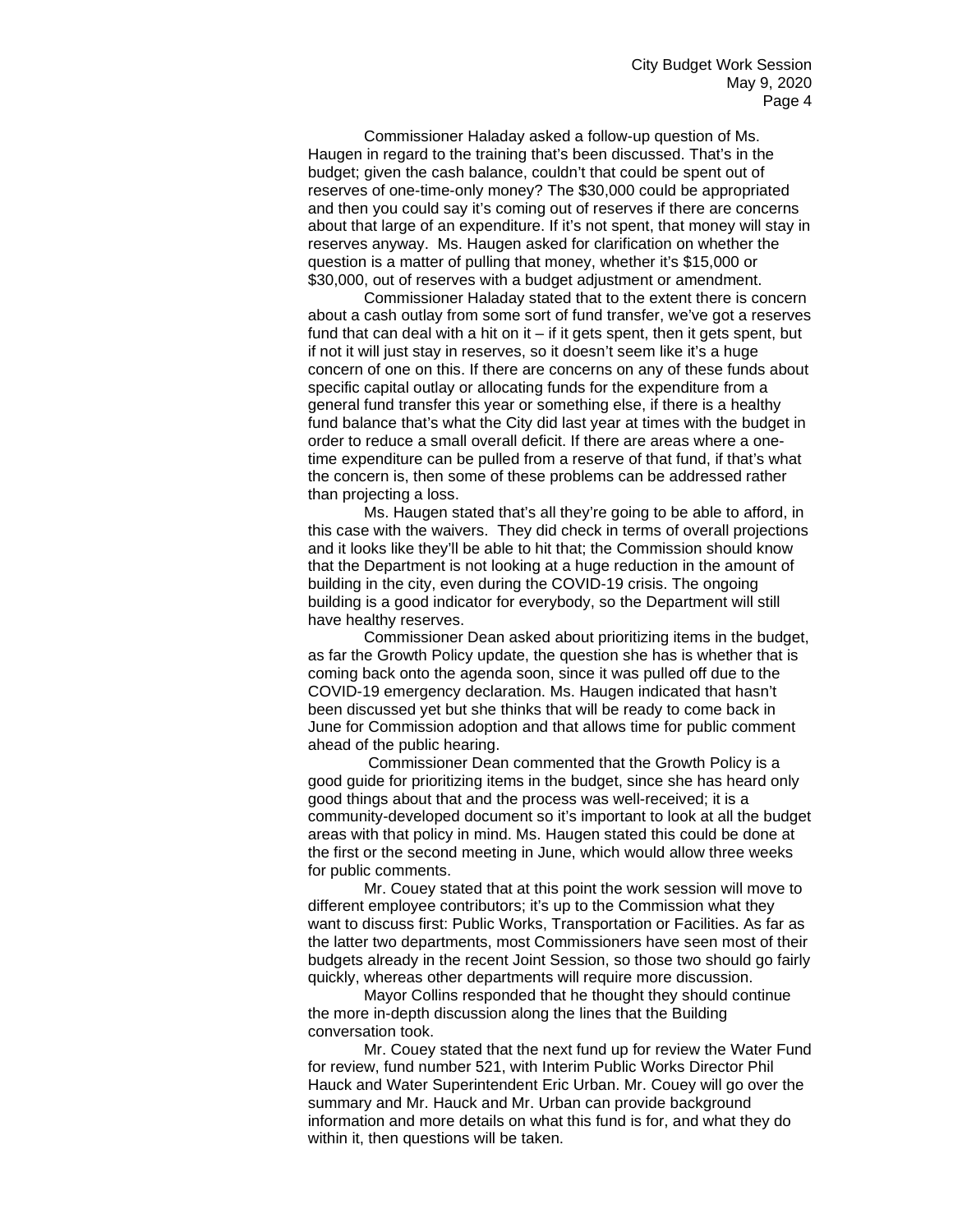Mr. Couey reported that the majority of revenues for this fund come through the charge-for-service sewer and water usage bills. There was no alteration to the adopted budget in FY21. The FY20 number is a little lower than what was in the adopted budget, which is more pushing it off than not getting it at all, since there will be some people who aren't going to be able to pay their bills on time for the next couple of months. Looking at the debit, there was recently an extensive conversation about the debt funding of the water fund; the projection for this year is about \$5 million and to date the City is at around \$4.2 million total. Going forward into FY21, the original \$13 million adopted, based on the new plans that were put together in response to the debt funding scenario, the City won't be taking on any more debt next year, in order to get on track.

Under Expenditures, for Personnel most of that is steps and the COLA, and there was a rearrangement of the water operators for a more realistic approach rather than so many levels within the operators. For Maintenance and Operations costs there's an increase mostly in Purchased Services. Internal charges are up, which is generally consistent across all the funds.

Debt Service has been updated to reflect the new debt schedule number. Capital Outlay has dropped from \$17.2 million to \$4 million which also reflects the new debt schedule. Overall, the adopted budget had a \$800,000 negative cash flow for this fund, and as it's been revised that number becomes \$1.1 million. At the end of FY20 this fund is projected to have \$4.5 million. Looking at the reserve details for the cash balance, the Operating Reserve is \$400,000 and all the other numbers for the rest of the reserves came from the debt schedules. There's \$3.2 million left in Capital Reserves at the end of next year. Like the Building Fund, the Water Fund is relatively healthy even after having to adjust the debt schedules. Mr. Couey then referred the discussion to Mr. Hauck and Mr. Urban for comments and questions.

Mr. Hauck explained that this fund is unique in that it is made up of both water treatment and water distribution. Mr. Urban is starting things off as the treatment superintendent, and that includes the watershed, two plants, and the transmission to get water to the reservoirs. The other superintendent is also present here today for when the discussion gets to water utility maintenance which is a distribution system of over 200 miles of mains in Helena. City Engineer Ryan Leland is also present, as he manages these projects, to answer questions if needed. The Fund overall is healthy. There's always a question about how much reserves are enough. It's a good position to be in when the City is able to respond to emergencies and maintain an adequate cash balance without having to take out loans to cover emergencies and then having to repay the debt service. Of the reserves, the only ones that are required are the bond-type reserves; the rest are set aside as Commission priorities. That being said there are variances going through the budget, but those have mostly been caught.

Commissioner Dean asked for an explanation of the Ten Mile transmission main phase I and for confirmation that it's being paid for out of the \$5 million. Mr. Hauck confirmed that was correct, there were two phases of this project and the first phase began at the Ten Mile Treatment Plant, but there's another phase that's been pushed off a little bit, it's needed but not an emergency. It can be planned for and started and budgeted for in the next fiscal year. The variance in that \$5 million is because the project was expected to be a lot more than that amount; the City received good bids on the project and it's mostly complete. They are still waiting for a final draw to complete it and it's right around \$4.4-4.5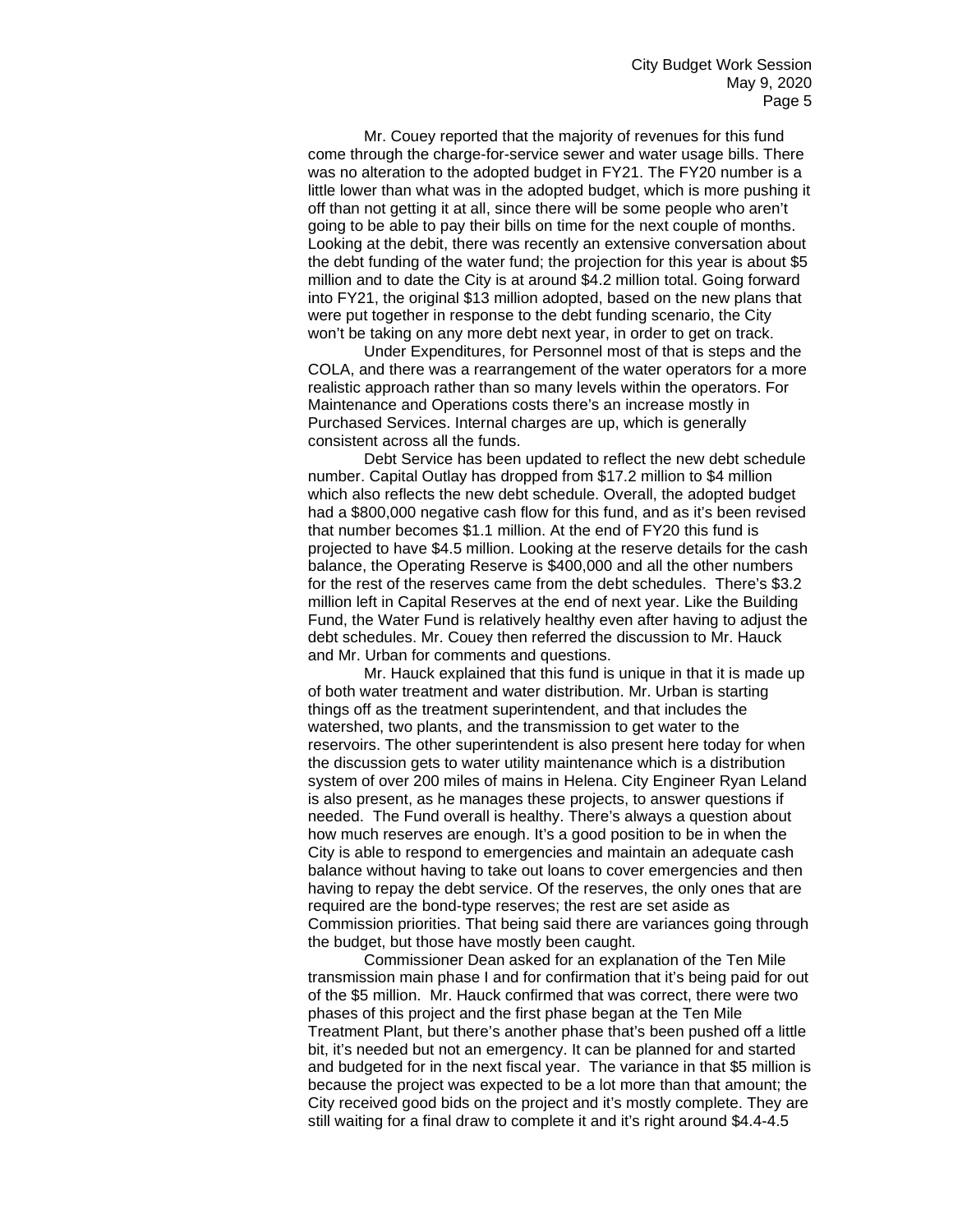million to date. After one more draw to close the loan out, the payments begin next fiscal year, hence the increase in the expense for debt.

Commissioner Haladay asked if the adopted projected increase in charges for services was based on projected rate increases for next year. Mr. Hauck indicated that was correct, and the Commission had already approved that rate increase.

Commissioner Dean asked about capital outlays and what groundwater wells were. Mr. Hauck referred the question to Mr. Urban. Mr. Urban stated as far as groundwater wells, at some point in time the DNRC recognized municipalities in Montana were growing, and would accordingly need water for that growth. Cities state-wide were able to apply for a water reservation to legally put a hold on water for them. Helena has a large water reservation for 7000 feet, which will expire in 2025 if not pursued. As the City keeps growing it's critical to pursue that water reservation and preserve as much of it as possible to bring it into the system. This is looking at the deep aquifer, so it's generally out of reach for most residents. An area around the water treatment plant is being investigated for adding in those groundwater wells.

Commissioner Dean asked about the pieces that are deferred due to debt servicing including the Rodney Street water main Phases 1 and 11 – for FY21 are these just being put on hold? Mr. Hauck and Mr. Urban clarified this would be under water utility maintenance not water treatment so that's on the last page of the budget. That's under the water utility maintenance budget for FY21. Commissioner Dean commented that there will need to be a conversation about that, because according to her calculations based on what has been reviewed today, it looks like \$3.8 million from Public Works is for that project not including the streets. She thinks that amount of money for one project is something the Commission should discuss.

Mr. Urban replied that's certainly a conversation that can happen and water and sewer maintenance would already be on the regular main replacement schedule so that would be a necessarily incurred cost at some point. They need replacing anyway regardless of any overlaying projects.

Mr. Hauk commented that when this conversation started a few years ago, it was initially just going to be laying asphalt on top of the streets with a lower cost, but then the realization was that the streets would have to be torn up again in 5-10 years to replace the water mains so the money was re-prioritized in order to save money for everyone in the long term. They opted to use the debt capacity available in those funds to take care of that. Packaging the different projects together ultimately was a more efficient way of getting them done.

Commissioner Dean stated that at next Wednesday's administrative meeting the 90% plan is on the agenda; she asked if it would be possible within that discussion to look at each individual piece that would be coming up anyway for being done in the next few years.

Mr. Hauck responded that they could break the project down into how much is for water, how much for sewer, how much for street overlay, etc. Does the Commission want a more in-depth discussion as far as future main replacements across town or just on Rodney Street.

Commissioner Dean stated she's not talking about just main replacements but the overall project, for example are the sidewalks in a condition of almost disrepair, and look at all the different pieces as far as where they'd normally fall in the schedule if this project wasn't being done. Mr. Urban replied that's a broader conversation that can happen Mr. Hauck, Mr. Leland and other City engineers.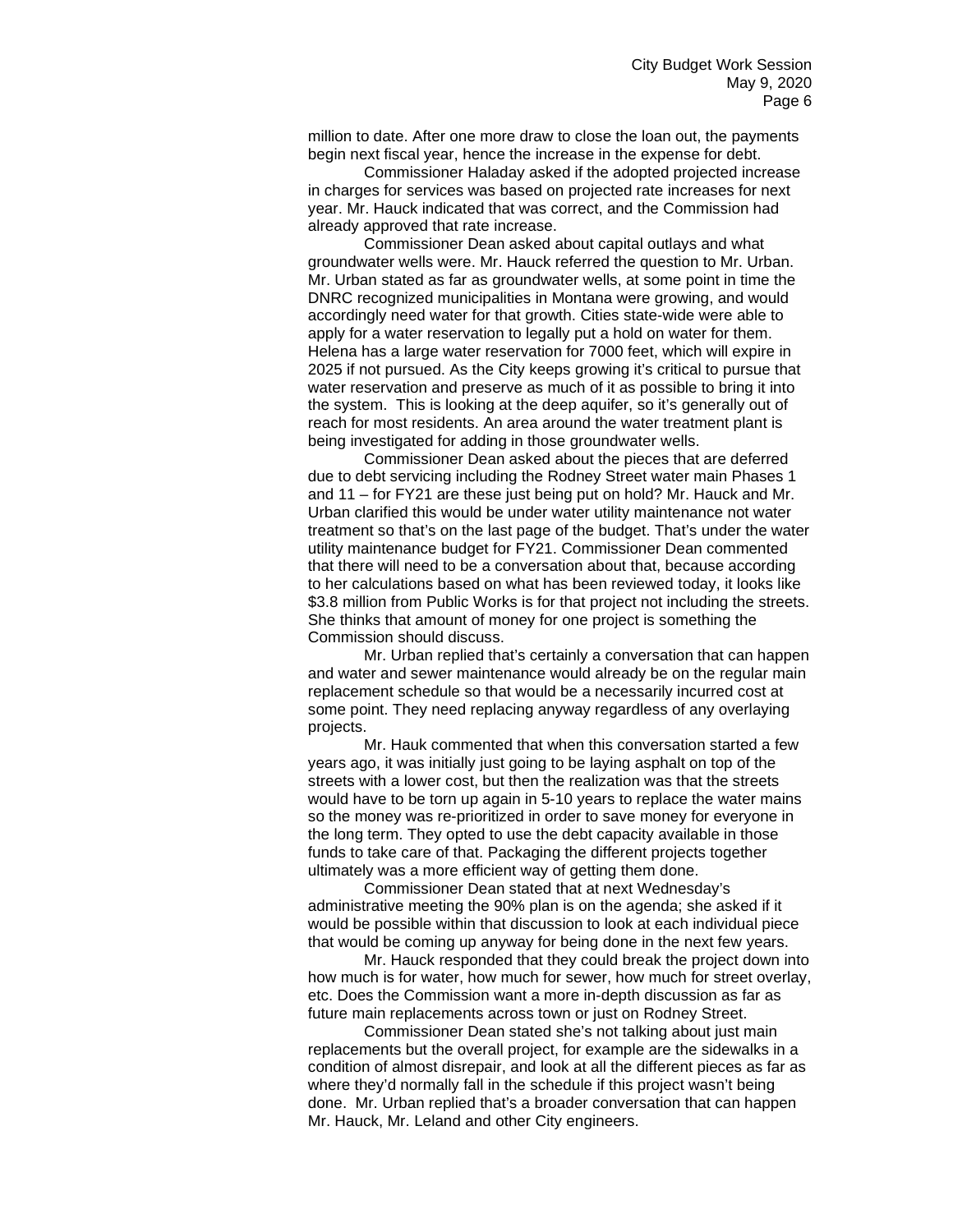Mr. Hauck asked if there was any further discussion about water or would the Commission like the superintendent of utilities on the water side.

Commissioner Haladay asked if data could potentially be pulled about what the breakdown was of the graduated rates trailing over the last time rates were raised. The Commission last approved progressive rates 3-4 years ago regarding the water system so it would be good to see what the different categories are hitting as far as usages. It's about both setting progressive rates and also tweaking them from time to time, if the goal of this type of rate is actually conservation. It would be good to see what the prospective revenues are in those categories. Mr. Urban replied that is something he can work with utility billing on. Mr. Hauck explained this all comes into the system as utility charges so it's not really spelled out in the budget, so getting this data would require a separate report but that's something that is obtainable.

Going on to the Water Service Line fund, number 522, Mr. Hauck reported that when the Commission passed this program, the goal was for it to help homeowners who have a water line service break that's in the line from the street to their house. This is a big financial commitment for people and they were having trouble with that so this program was created to allow for some loans if needed. The first year this got underway didn't include 12 months but started later in the year, so revenues increased. For FY21 there's not an associated increase. For water, it's \$2.50/month and for wastewater it's about \$6.50. There are no changes to the program being proposed. One question that comes from customers is when will the City have enough money in that fund and the loan repayments to not have to charge that fee anymore. It's too soon to say at this point so that's been left as it was in the two-year budget. In the next year or two that's something that should be analyzed and maybe the rates can come down, although it's not clear if they'll get to a point where they can be eliminated.

Commissioner Haladay asked about Mr. Hauck's perspective on seeing this type of fund and revenue and reserves. When the City originally looked at this fund it was based on Mr. Hart's projections of how many critical failures there were each year. It assumed essentially a constant, with some growth over time, and also assumed every critical failure would ask for the maximum loan amount. All of which is never going to happen so there's been discussion since then about that projection, which was looking at about a 10-year necessary number in order to get to full revolving status. The numbers so far don't bear out a ten year, rather it's coming down quickly. The question then becomes if the City gets to a point where there is a substantial surplus or reserve, can rates be reduced to a much lower number, so it's there and accruing but that growth isn't being seen. It could be at some point there will be 70 critical failures but at this time there has not been that much demand in the program; if that happened, there'd be enough capital in the fund to take that hit that year and then plan for a buffer for the next year. Commissioner Haladay asked if Mr. Hauck could look into that and talk to people and report back on what those levels might be.

Mr. Hauck replied that he agreed that looking at the numbers it appears they need to be re-done or looked at again in those terms. When the project was created it wasn't clear what the assumptions were, but this approach makes sense. He stated he can look into that further either immediately or for the next budget year. There will be areas of town that will be in need of this program so there will be growth in usage. It's been made known that this program is available, which will also help as more people become aware that people have approached the City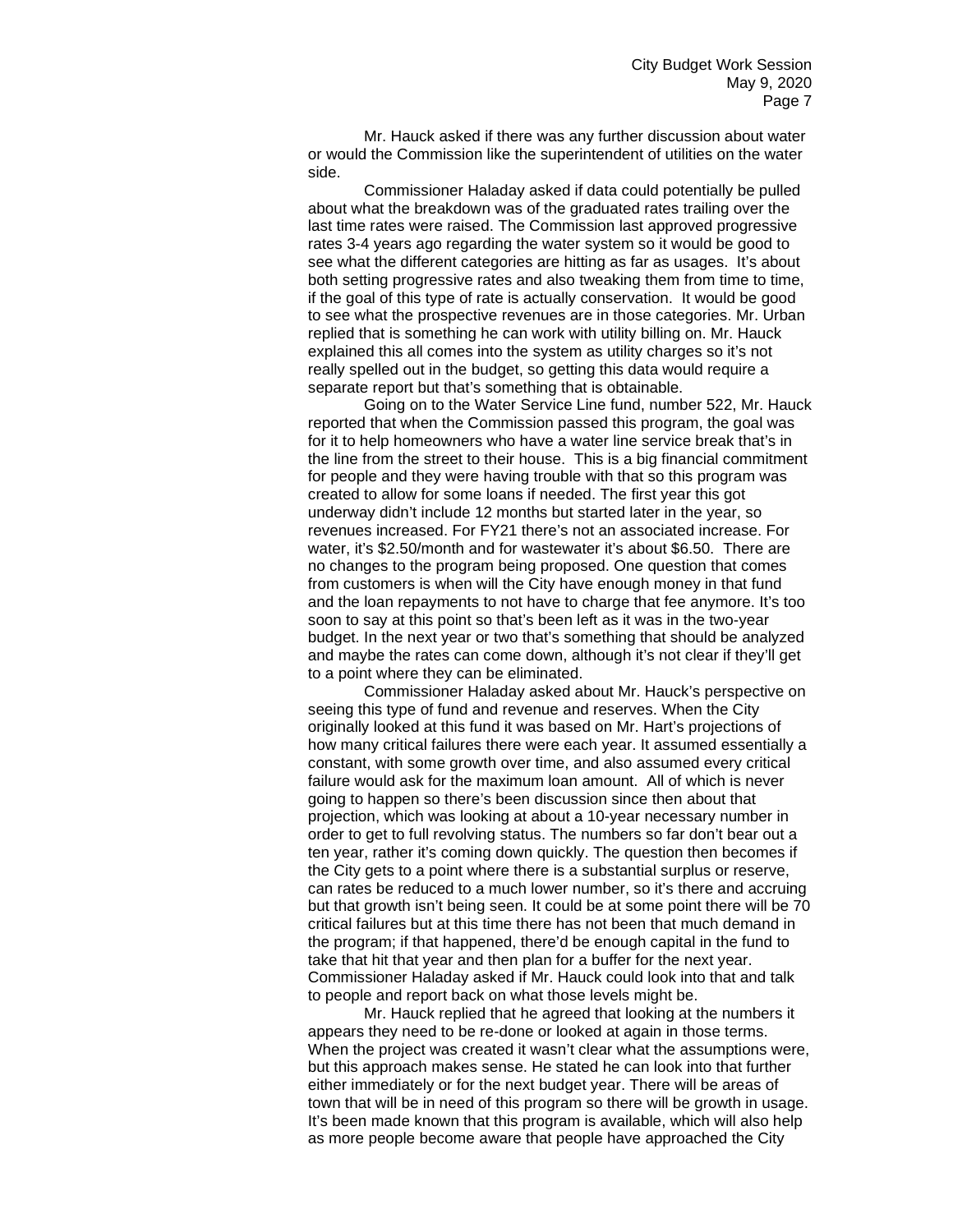and were able to utilize this program; word might spread about that a little more.

Commissioner Haladay commented that the Public Information Officer was trying to ensure all local plumbers and contractors knew about this program, because if they could educate people about the money they could get from the City, those contractors also tended to get paid for the project as it got done.

Mr. Hauck noted that Trent Scheuer, Utilities Maintenance Supervisor, is the main contact for this program. Mr. Scheuer didn't have many comments other than program usage so far hasn't been what had originally been projected. In 2019 the water fund actually paid out \$31,000, and sewer was \$42,000. It's been lower in 2020 with thus far \$19,000 has been paid out in water, and \$4700 in sewer. There is another project in the works right now that will total \$10,000 between both funds. Things will slow down in winter and the current health crisis has also had an impact. Community reception has been good so getting the word out there again will also help. People who have used the program have been happy with it.

Commissioner OLoughlin asked how many service lines have been worked on given those numbers. Mr. Hauck said that in 2019 water did three lines, and two water lines in 2020. For sewer, in 2019 they did five lines, and in 2020 they'd done one so far. Commissioner OLoughlin asked if these loans were for a portion of the cost. Mr. Hauck clarified that most of these projects have been entirely covered by the loans. They haven't dealt with anyone yet that has had other extended work done on their homes in the scope of the loan that was beyond the available funding. Commissioner OLoughlin if the cost of the loan was lower than what was projected, and Mr. Hauck stated it was pretty close to being accurate at \$15,000.

Commissioner OLoughlin then commented that she didn't see those expenditures reflected here and asked if those were shown elsewhere in the budget. Mr. Couey replied that goes back to Mr. Hauck's discussion about needing to do an analysis of this fund and the wastewater service line fund. The expenditures do exist in the funds, but they get reduced as another source of revenue, if you look down at the negative side under Other Cash Sources. He will need to have further discussions with people who know more details about how it works. That's why he hasn't tried to adjust anything like that as it was adopted, because the Finance Department isn't that familiar with the inner workings of this fund as it was set up – further analysis will be needed.

Commissioner O'Loughlin commented that this amount looks like the amount where the revenue comes in. Mr. Couey explained the revenue is coming in and then is offset by a revenue reduction. It's not clear how the money goes out so will need to look into it since there's nothing shown here as expenditures. With the Finance Department lacking anyone who'd used that program and did those transactions, to find out how it worked going back to the program being established and knowing how it operates and money gets spent, there is more work to do on that front. He can probably get an answer about that soon.

Mr. Hauck said it was probably set up as a loan payable so that's why the expenditure is not reflected. Upon talking with Mr. Couey the thought is this should probably be audited to make sure everything is being accounted for, since some of the numbers don't match up to what is being shown here, and that will be done before the Commission adopts the budget. This is to make sure internal processes are done correctly. Customers have the ability to defer these loans until they sell their property – only two people have done that thus far. Commissioner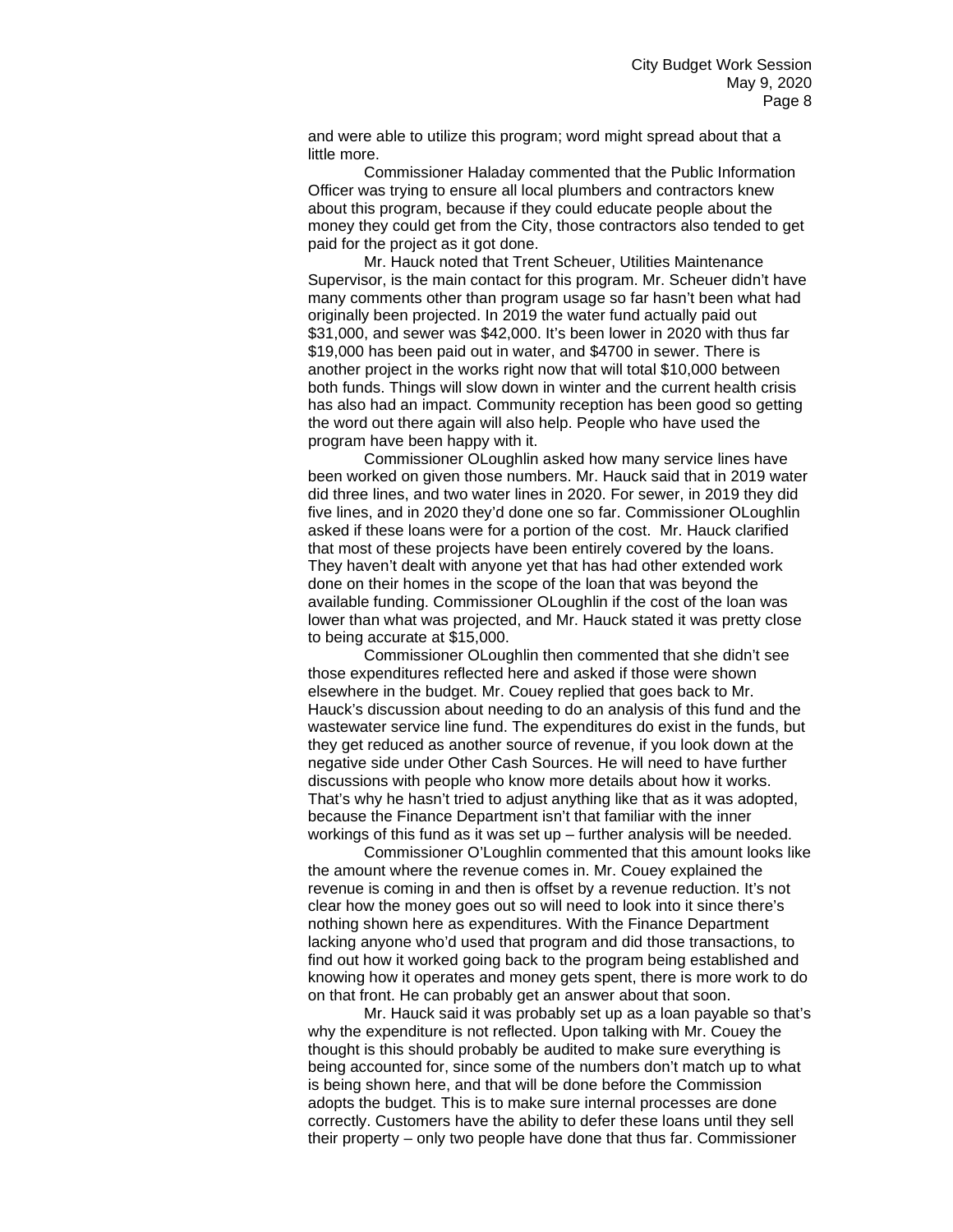O'Loughlin commented that the Commission knew that the usage levels would need to be re-evaluated along with incoming revenue. This year has been more challenging so it makes sense to allow another year, but it wouldn't hurt to have a meeting about this topic where there can be a discussion about program marketing, usage thus far, projected revenue, etc.

Commissioner Logan commented that it's clear the program is well-received and there's a need that exists but he has two concerns: one is the sun-setting idea, which has been touched on; originally there was no end in sight and the fees were collected from 8500 users within the system. When the subject was broached originally there was a lot of discussion, according to the summary of the Administrative Meeting, In May 2018, and a big part of that was the funding mechanism, which is also his second concern. That is, how is this program paid for? A big part of that initial discussion was if this was going to be by a tax or by an assessment. As an individual water user in Helena personally, Commissioner Logan missed these charges on the water and sewer, but someone did write a letter to the editor about it, and then he looked closer at his own bill to check for that. When this program was originally discussed part of it was if it was a tax or an assessment. Something that resulted from that discussion was an attorney general opinion, Joe Mazurek in 1996, that a tax is levied for general public good and creates a lien. An assessment is imposed on a specific property to defray the cost of a specific benefit to the property, with the benefit to be commensurate with the assessment. The difference between a tax and an assessment is not determined by how it is referenced but rather how it's calculated, and whether it benefits the general public or a specific property. Looking at this, Commissioner Logan sees that 8500 users are being charged for something that doesn't specifically benefit them and for something that they are not receiving. This then comes back to these fees being a tax, and if so then there are some fundamental difficulties with that. One issue is that state law constrains a local municipality's ability to tax. At that time, the City had reached the maximum mills authorized for the City of Helena so anything beyond that needs to go to the electorate for permission, which he is ok with. Another issue is the City Charter, which says no new taxes shall be levied without going to a public vote. The Charter says that pre-existing taxes from before the date of the Charter are grandfathered in. In this case his concern is with the funding mechanism.

Commissioner Haladay commented that the attorney general's first opinion was rendered about a special district the City had offered to create under a statutory scheme no longer in existence. Mr. Mazurek's opinion, to the extent it has any value today, is subject to subjective interpretations of a nexus between the amount of money charged for something and what it accrues to. For example lawsuits related to fire districts, which is what Mr. Mazurek's opinion pertained to, have been denied in California and Florida specifically recognizing that funding a fire district for the purposes of capital for whatever reason have all been seen as sufficient nexuses for purposes of establishing the property they're benefiting by that assessment. That was regarding a specific district. Here, as City Attorney Jodoin has explained, this is being handled through the water billing process, which is different than the assessment process, which is a separate type. This is a separate fee as set forth in the City's master book of fees. Then it's more a subjective matter of the individual's perspective. There are many derelict properties in the City and many people who cannot afford their property if the water line fails. A question to be looked at is whether this constitutes a public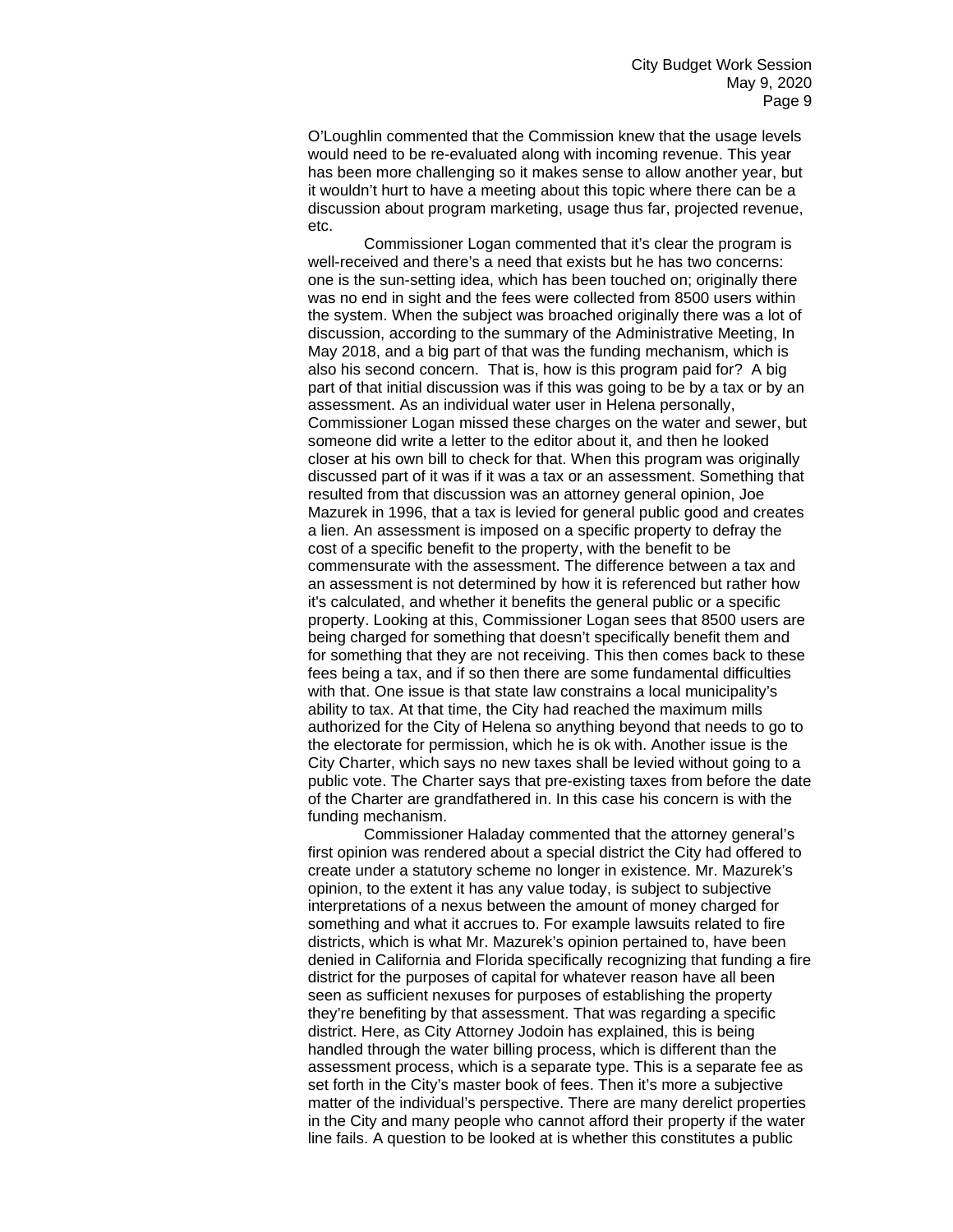good to the entire city with helping these properties – homeowners may or may not believe they are receiving a benefit by paying into this program. The City is increasing rates this year so that projects like the Birch Street water main can be debt serviced or paid for. It's necessary to be very careful going forward down the road of saying that because something's in the water fund it's not a public benefit because it only accrues a benefit to a certain group of people, because otherwise it would be saying that the Birch Street residents getting that water main fixed should be funding it themselves because it's really just providing a benefit to that specific block. Commissioner Haladay stated he thinks it's more of a matter of a subjective difference of opinion between individuals rather than a reason to shut down a valuable overall program for the purposes of property preservation and City-wide property benefits. A third reason the City established this program was a matter of affordable housing, because it allows people who might not have access to funds without for example having to re-finance their homes or do a reverse mortgage.

Mr. Couey asked if there were any further comments or questions before the discussion moved on to Wastewater, Fund Number 531. Revenues are overall increased. There was debt budgeted at the time that turned out to be unwarranted for 2021. There was some budgeted for FY21 but in order to get on track with the capital schedule the City increased the amount of debt that's being taken by this fund for next year. Charges for services are down a little as a reflection of what's being seen with FY20, so the numbers probably won't be as high as what was in the budget. Personnel expenditures were down \$4000. Maintenance & Operations has a big jump in purchased services. Internal charges increased. The debt service has been reduced either because payments were delayed or there will be smaller payments because less debt was taken than expected this year. Capital Outlay was reduced from what was adopted to get on track for capital schedule. Looking at cash flow for this year, this is related to debt funding which is why there's a high negative number. Ending cash balance projections as adopted is \$2.2 million and going forward increases to \$3 million. Operating Reserves come off the top of the fund balance; debt service and bond reserves and the leftover is capital reserves.

Mr. Hauck and Mr. Fitzwater explained that similar to water, wastewater has three divisions: wastewater treatment, wastewater distribution system and the pretreatment program. The BioBot sampling program is a side-project that is getting some national attention and might have a budgetary impact if that proceeds. On revenues, there was a decrease and it's not clear why; the Commission eliminated the sewer surcharge and combined it into one rate. There's now a better and more accurate projection even if the numbers are down. With capital projects that were delayed, the department had associated debt, but he's comfortable with that because of the debt that was acquired in in 2000- 2001, this year is the last fiscal year that will have a major payment on that. New debt will be incurred but by the time it's 2022 the old debt will have gone away.

Commissioner Dean asked what the department considers to be a healthy balance and Mr. Couey replied that a healthy balance could be a lot more than what it actually is, similar to water, and his attempt was to balance the needs and accumulate an adequate cash balance. If there's an emergency, that could be used up fairly quickly. It could be argued a healthy balance could range from \$5-10 million because of the size of these projects. It comes down to the operating part of the budget. Having it at \$3 million with \$2 million for operations and personnel budgets. He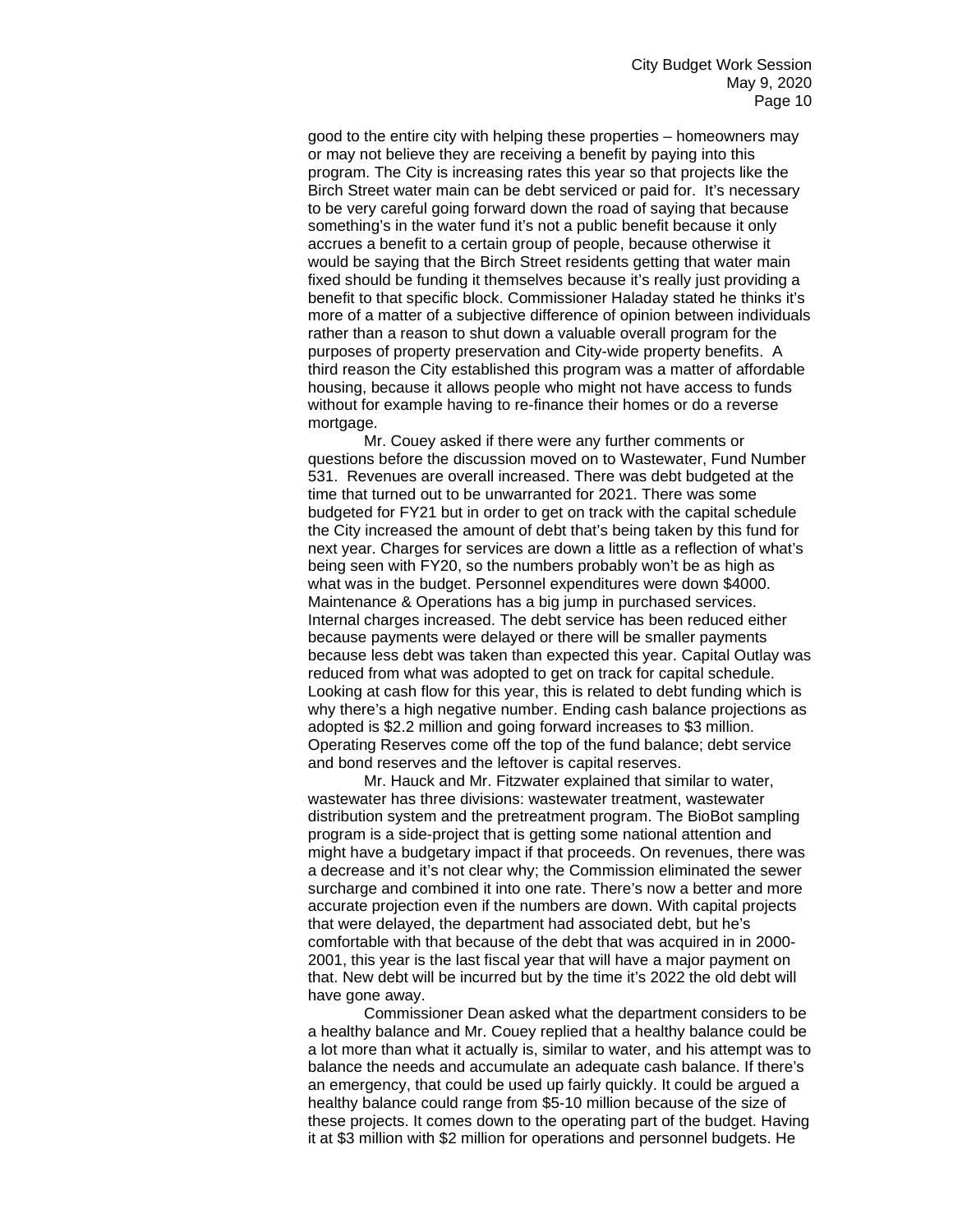doesn't think this is inadequate or excessive at this point, but there's enough excess to be able to address an emergency if it arises.

Mr. Hauck commented that when capital planning used to be done and they valued the replacement cost of the whole assets of one of these divisions, at one point the water department was valued at over \$250 million and wastewater was comparable.

Commissioner Dean commented that she thinks the BioBot testing is a great way to show the City's concern for making sure the community is healthy and is in favor of continuing that, but it would have to be built into the budget and would like to know what those costs are.

Mr. Hauck explained it is \$1200 per test and at this point the tests are done once a week. Costs aren't specifically budgeted at this time. Other options to be explored would be alternate funding sources to help share the cost, and also the timing of the tests.

Interim City Manager Reed stated that there was a chance the City might do this testing in hand with the Health Department and there have been conversations about that. [Muffled audio.]

Mayor Collins asked for clarification on whether Interim Manager Reed said an initial conversation had been held with the state Health Department and Interim Manager Reed explained in more detail what she meant.

Ryan Leland stated that the department let the State Department know what was coming up with the budget but has not asked for their help yet. The City's information is posted on the website and there has been participation in press releases with IR and KTVH.

Mr. Leland explained that they have submitted pre-application requirements for FEMA funds. City Attorney Jodoin and his staff have been involved with that and correspondence has been received back from that side of things. The City will attend a series of webinars next week that will provide information about opportunities that are available out there to help support testing.

Commissioner Haladay asked if that would cover whether this funding would be reimbursable under the CARES money since this is an unbudgeted expense. Mr. Couey explained that the CARES Act is less of an opportunity for an entity like the City of Helena. On the loss of revenue side, there's nothing that can be done; there might be an opportunity for reimbursement on the expenses side but mostly this will be from FEMA not from the CARES Act.

Commissioner Haladay commented that over the last six years there's been discussion on whether, from the federally regulated and the state side, the impact on wastewater treatment, if that's ultimately going to fall on the City at some point. There have been projections of \$20-100 million in what the City would have to expend should the most draconian regulations be imposed. That wouldn't be bad from an environmental perspective but is a potential financial consequence the City will have to deal with. Commissioner Haladay asked Mr. Hauck first of all where are we on that, and if that's being looked at with regard to having a healthy fund balance or is it just too much of a variable to speculate about how to reach a healthy fund balance.

Mr. Hauck replied that he would defer to Mark Fitzwater for an update as to the permitting and where that discussion is. From his end it's still too murky to know the exact cost because it's so far out there – it's hard to plan for exact numbers.

Mr. Fitzwater commented that currently the permit is being worked on, which will dictate necessary upgrades. For things like nutrient limits and metals there's a court fight with some environmental groups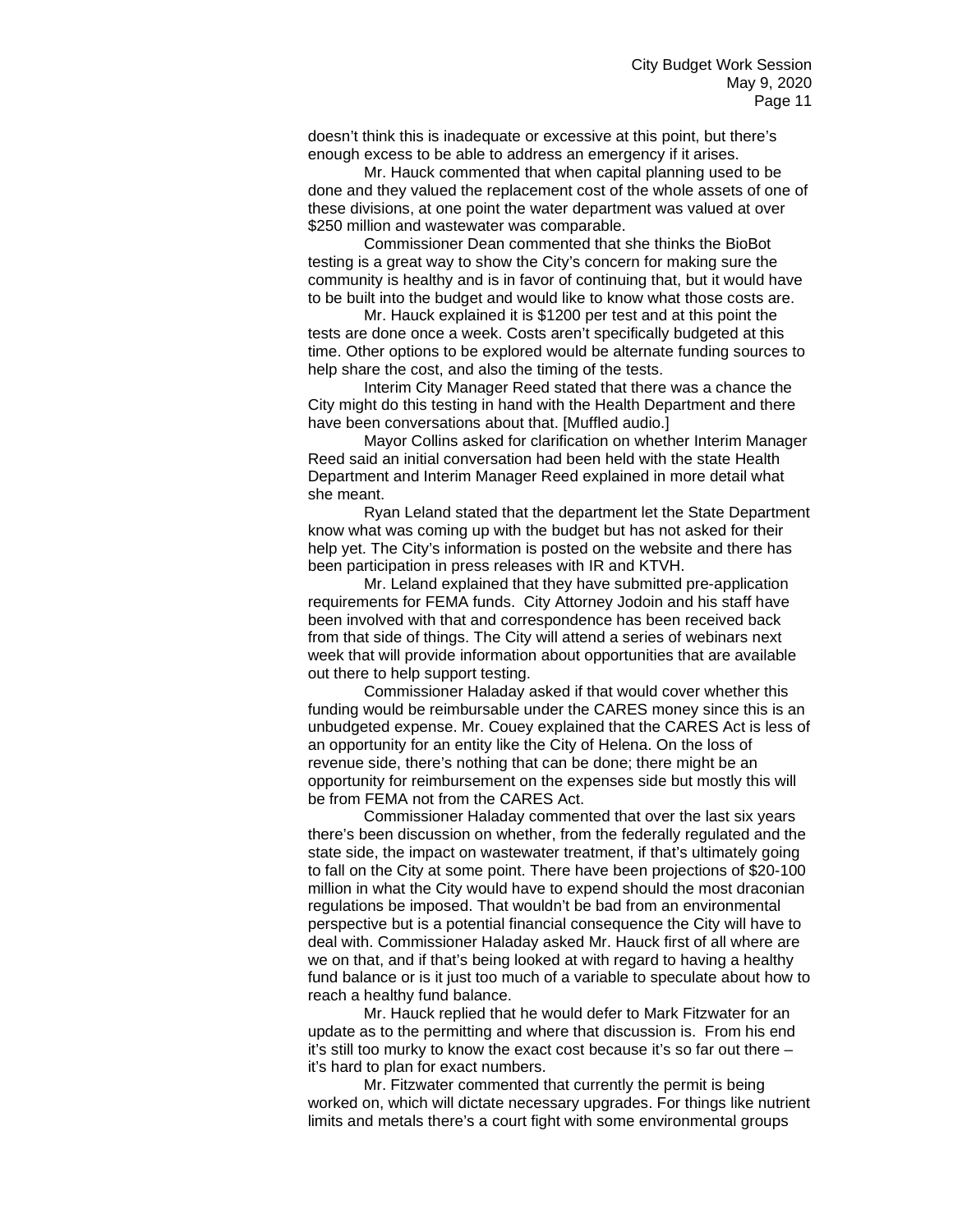and it's unclear how that will play out, so everything is very unclear as far as far as where things will end up. It's a matter of wait and see.

Mr. Couey said that Eric Urban was working with the League on that issue since that's his area of expertise having come from the Department of Environmental Quality and being aware of the inside view of those discussions. Meetings are ongoing currently, but it won't affect this year's budget; it will be something to monitor on an ongoing basis.

Commissioner Haladay stated he had wondered if it was even something that could be built into a rate at this point given the uncertainty of the situation. In talking about what constitutes a healthy balance, whether it's a \$20 million liability or a \$100 million liability in the next ten years, it's hard to prepare for that today, while at the same time avoiding leaving the City unprepared in a decade.

Mr. Couey agreed that this is the challenge facing the City. He's unsure if that's something that can be done to a community for the environmental benefits versus that cost. It would help to have technology available that's capable of doing what the City might be asked to do.

Commissioner Haladay commented he read some literature about longer-term bonds, such as 100-year bonds, the idea being if you're going to be overhauling the system at a very large cost relative to the municipality's budget, that the cost be spread to all residents over multiple generations – he's curious if that's been seen anywhere else or if anyone knows anything about them.

Mr. Couey said that as far as spreading the cost so people would see benefit from the improvements, it makes sense to do a loan over 100 years. He hasn't seen that personally and he doesn't know if any of the existing programs at the State for funding would allow that.

Mr. Fitzwater added that another consideration is the shelf-life of the technology that's going to be used, most of which has a 20-year span at most; the equipment would need to be upgraded before reaching the end of the 100-year loan.

The next area for discussion is the Wastewater Service Line, Fund number 532; Pete Anderson will be discussing Solid Waste. Mr. Couey provided a brief overview of the functionality which is the same as the other service lines that have been discussed, with the revenue as it comes in being sent out under Other Uses.

For Solid Waste – Residential, Fund number 541, revenues haven't really changed from this year to next year for what was adopted and the expectations. This is collected as a residential assessment on tax bills. Expenditures have a jump in the FY21 adopted number which is due to steps and the COLA. Maintenance and Operations show a little bit of a jump mostly in purchased services. Internal Charges is the same story as the other funds; Transfers Out from residential is into the recycling fund. Recycling is funded by transferring through the City and the County. Looking at Debt Service and Capital Outlay this year is at about \$2 million and then going forward there wasn't anything originally scheduled for Capital for Solid Waste Residential. The decrease is attributable to the capital project, the increase in transfer and decrease in personnel. The Fund balance will be about \$1.2 million at the end of next year. As far as reserves, this is a fund that has a five-month requirement which is why there's a higher percentage of the fund balance. That goes back to the idea of the revenue comes in twice a year so this is to offset that. Mr. Hauck and Pete Anderson will provide more background about how this works.

Mr. Hauck introduced Mr. Anderson who is the Solid Waste Superintendent and who's been with the City for 20+ years. In residential two new employees were added between FY2019-FY2020 to handle the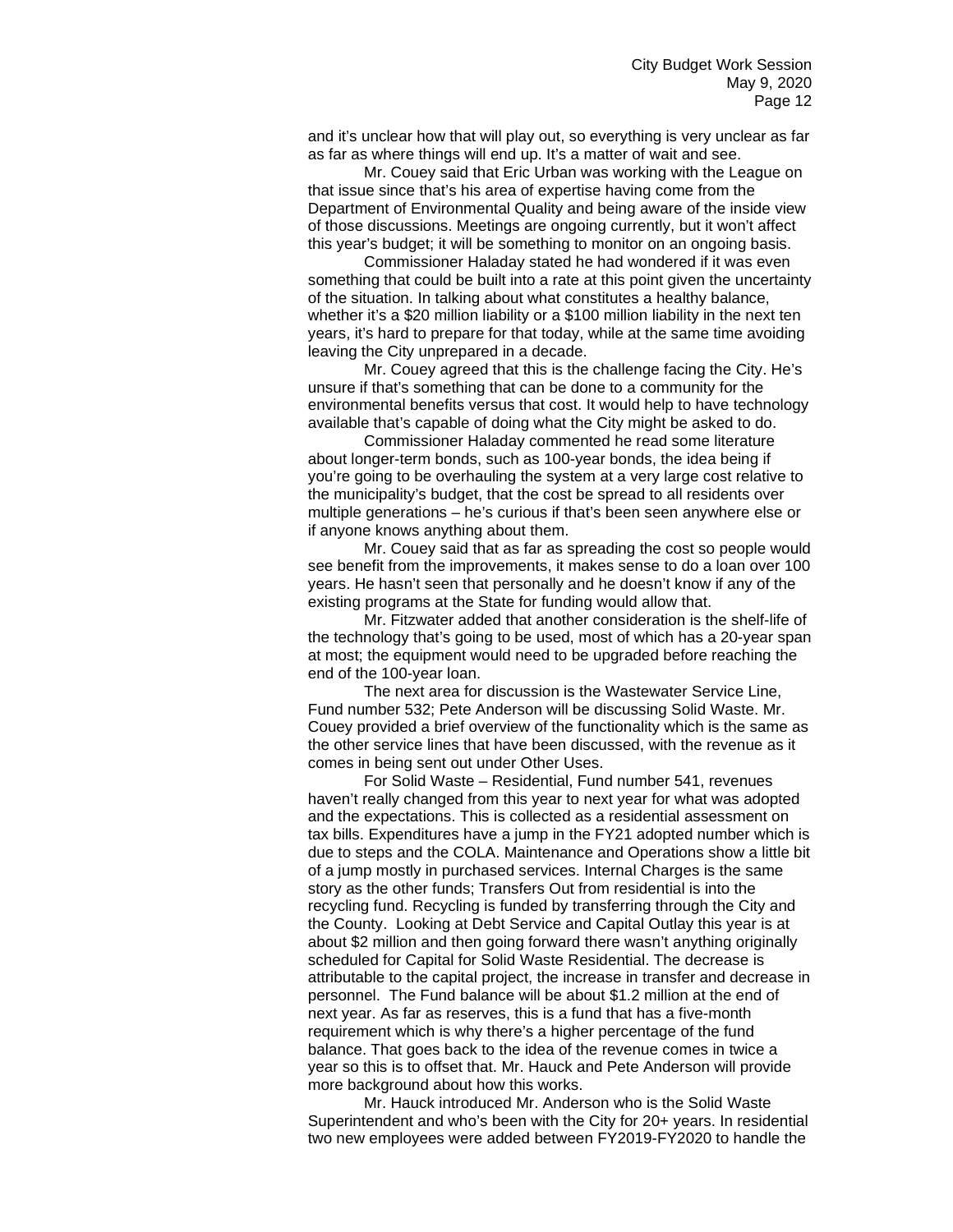City's growth so that is the growth in Personnel. The biggest part of this budget and how Solid Waste works is the tipping fees. A big part of the budget is estimating how much garbage is going to be picked up by all the residents for the year, plus the cost of the first ton tipping fee at the transfer station. Residential is how the transfer station is paid. There's no rate increase of tipping fees there so it will cost per ton the same every year. Annually they try to estimate how much garbage there will be, how many new houses will be built, so things like that are the variables. The estimate for tonnage does fluctuate depending on the economy, people's habits, viruses, etc. Tipping is the critical thing for this fund. As far as capital, the only capital in all of the funds is the additional cost for the entrance at the transfer station, which is split between residential, commercial, transfer station and recycling. The whole project is about \$400,000. Whenever a project is done at the transfer station they look at the benefits and who should pay for it.

Commissioner Haladay indicated he had a question about the curbside recycling contract, line 3071. It's projecting a \$200,000 purchased service there, and then on the Revenues charges for services under recycling there's a \$96,000 projection. The question is if that \$96,000 is collected from people who are subscribing to curbside recycling and pay it on their utility bill, and then the City transfers \$200,000 – meaning for budgeting purposes that the City's share of the recycling purchases is \$104,000 and \$96,000 comes from city residents? Mr. Anderson confirmed that was correct. Commissioner Haladay further commented that his understanding was that historically this had been set up so that instead of having residents buy recycling as a one-to-one either privately or through the City, the City opted to be about a 50/50 participant where the City pays a certain amount per account. Mr. Anderson confirmed that was correct and the City's share is \$5.20/month of the current rate of \$12.20. Commissioner Haladay commented about the history and background of this hybrid program model when it was set up years ago for recycling. A question that has been presented to the Commission over the years is whether the City is interested in increasing its contribution by \$1.00. and he would be interested in discussion on that.

Mayor Collins asked about the recycling accounts and whether they've been increasing or decreasing. Mr. Anderson replied that the process was started in 2014 with 334 curbside clients, and right now there are 1,069 participants. As part of the contract with Helena Recycling, for every 1000 sign-ups, they lower the rate by \$1, so just recently the monthly rate was reduced from \$13.20/month to \$12.20/month. Currently the City owns and buys all the bins for customers at \$16.81 each and is paying a percentage of that cost.

Mayor Collins asked what the City has been doing to publicize this program and inform the community about the service. Mr. Anderson answered that information is on the website and they work cooperatively with Helena Recycling on their advertising. Recently PIO Rebecca Connors has gotten involved with some outreach. There was also a round of utility inserts and people who call the transfer station with questions are referred to Helena Recycling.

Commissioner Dean asked what increase in recycling has been seen at the transfer station. Mr. Anderson stated that recently with COVID-19 there has been a very large increase. The transfer station is the hub for all recycling including glass, plastic, e-waste, etc. During the week the average is 600-700 vehicles per day; on weekends they take in 1100-1200 vehicles per day, and 90% of that traffic goes through the recycling area.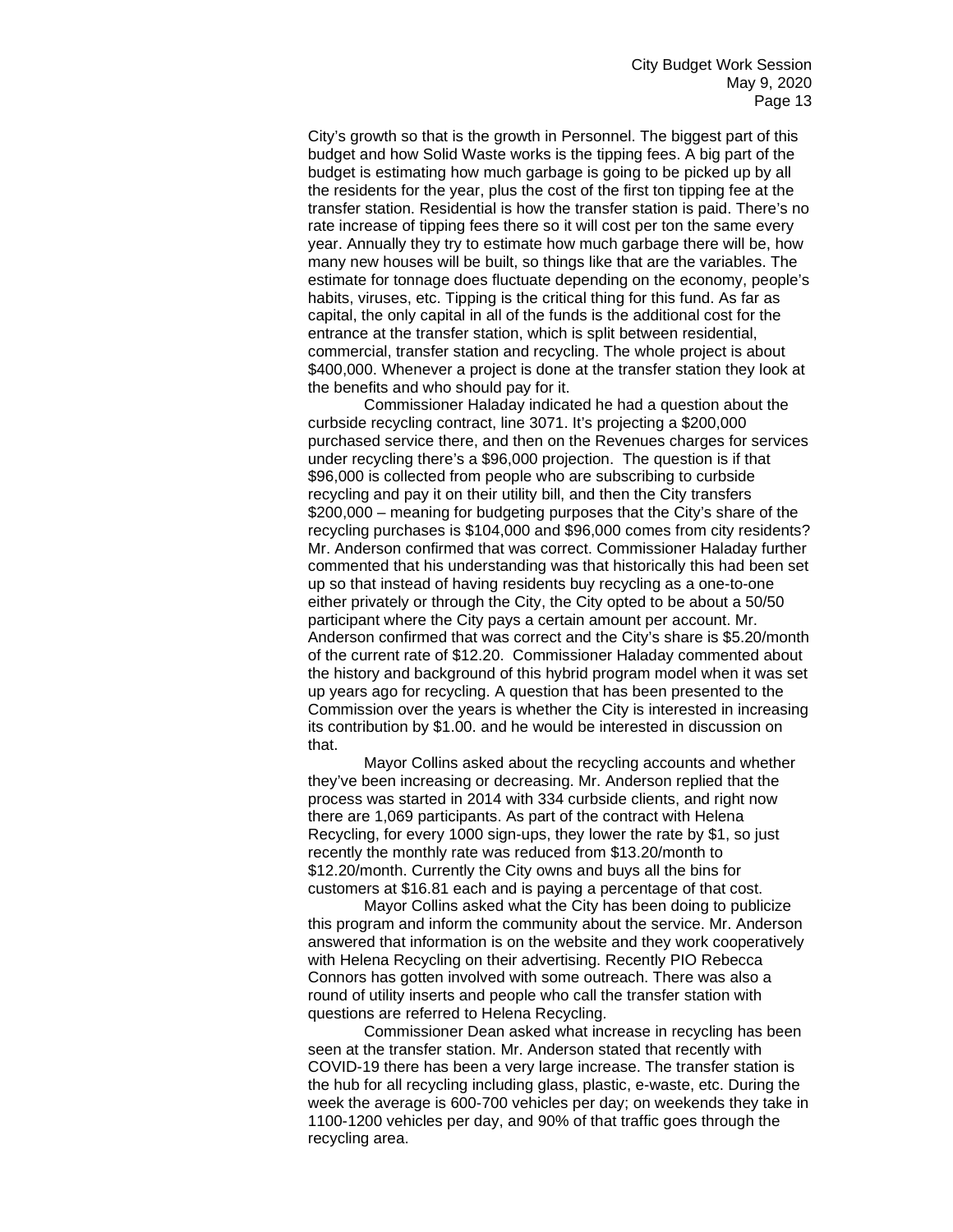Commissioner Dean asked about the status of the warm storage building and the trucks that are included with that. Mr. Anderson said the two additional side load collection trucks were scheduled to be delivered at the end of May. That has been impacted because of COVID-19 so there is currently no scheduled delivery date. Regarding the warm storage building, the architectural design is complete; the bid for the middle building goes out May 17. The construction on the project is scheduled to be completed in May 2021. Commissioner Dean inquired where the trucks are currently stored, and Mr. Anderson replied that currently it's at 3001 East Lyndale where the Street Division has a small shop for warm storage. Six trucks can be parked there and this location will continue to be used for the commercial fleet, while the new building will handle the residential fleet. Some other small equipment is kept out at the transfer station.

Commissioner Dean commented her understanding was the reason for the new building was to extend the vehicles' lives and inquired as to the cost benefit of a \$1.3 million building for that reason. Mr. Anderson answered the department has been working on extending the life of the fleet for the past 15 years. Currently the projection is for the life of the side-load fleet to be 8-10 years, where previously it had always been a five-year rotation. Over time, each truck becomes more expensive, and the two that are being brought in now are \$300,000 each, so the fleet will consist of six of those side-load type trucks. All of these trucks drive 5-6 miles across town, unload at the transfer station, and deadhead back across town. The costs resulting from that include personnel time, fuel and there's wear and tear on the trucks. Over years that amounts to a significant cost although he's not able to provide an exact number. The cost of the new building is a small investment into the extension of the life of the fleet.

Commissioner Dean asked if that number could be provided before the end of the budget work sessions and Mr. Anderson said they could put that number together, which would include personnel, fuel and equipment.

Interim City Manager noted that this work session is now one hour out from its ending time and discussion ensued about the time needed for discussion of Commercial Waste and all the funds of Public Works and Transportation that the Commission hasn't seen yet. Mr. Couey stated other areas like Transit and Facilities have been looked at in a Joint Session so those can be revisited to see if there are any further questions.

Commissioner Haladay asked for clarification on the warm storage building and if it was already budgeted for last year. He asked if there was interest in that being adjusted to reflect additional contribution from the City up a dollar for recycling.

Commissioner Dean commented that she believes the City should do that, especially given how much [muffled audio] ability; it's a top priority in the Growth Policy; and for the last 20 years Commissions have said that the ability to [muffled audio]. The City should beef up as much as possible the waste diversion program. This should also be rolled into what a zero-waste policy would look like for the next year. She would like to see what strategies the City could pursue to reduce waste. She's also wondering about the cost of the new landfill, and if that's really necessary – would it be a better investment to work on waste reduction, and what could be pursued more aggressively.

Commissioner O'Loughlin asked about how the two funds work together. The City transfers \$200,000 from solid waste into the recycling fund, but the actual cost of recycling under purchased services is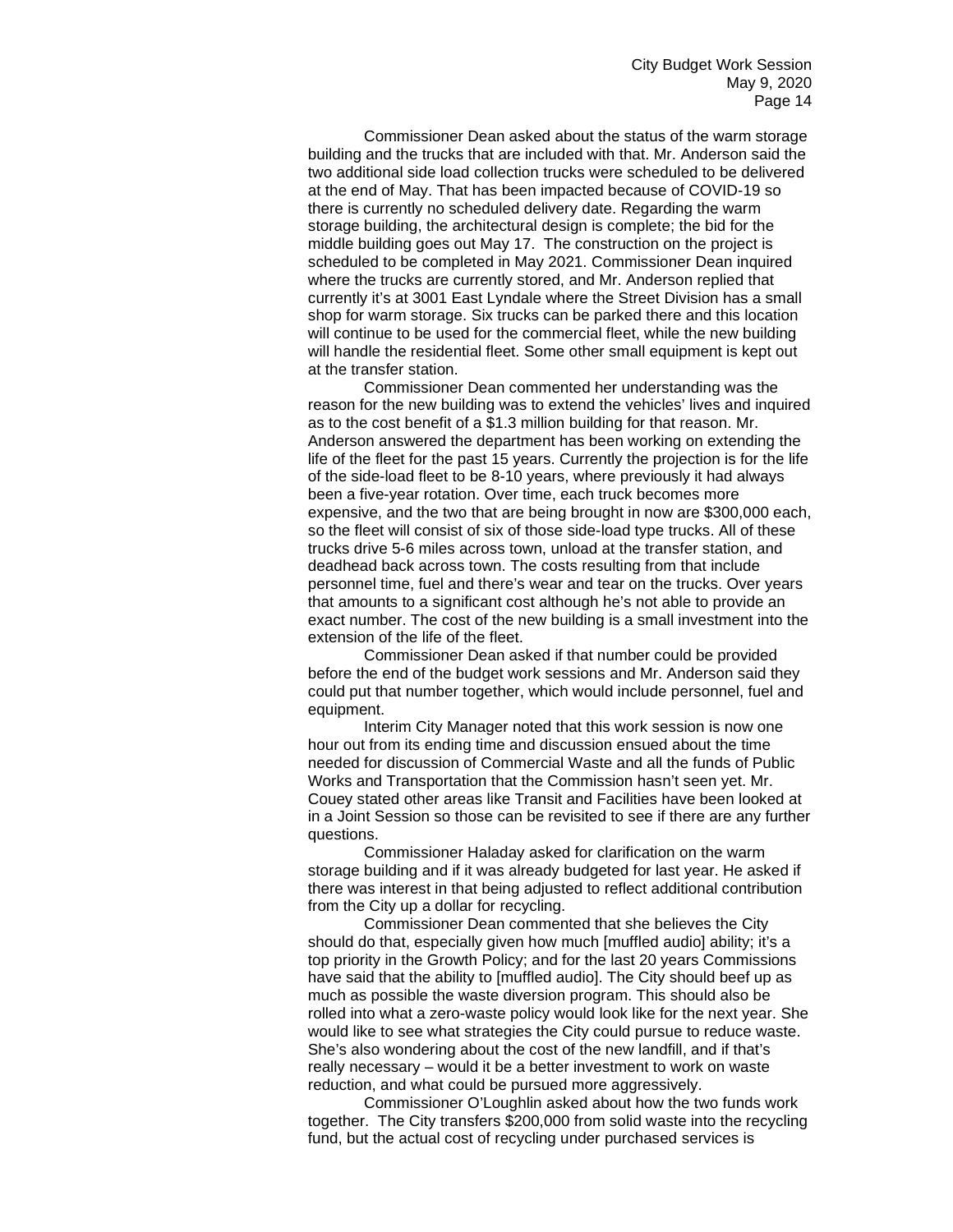\$233,000 projected? She asked for clarification on how all the different numbers play together: there is what the consumers are charged for recycling, so where does that money go? Then what's being transferred out of solid waste?

Mr. Anderson replied that the funds do work together but it's a little complicated. The recycling costs for the transfer station and outlying recycling stations at places like grocery stores are shown here and are different from the curbside recycling. Curbside is not listed in recycling because it only applies to city residents, and general recycling is open to county residents. So, it's important to keep in mind that curbside's revenues and costs are shown only in the residential fund. The transfer out that goes to recycling goes specifically to recycling at the transfer station.

Commissioner O'Loughlin commented on what Commissioner Haladay is suggesting as far as adjusting how much the City is covering for curbside recycling and asked where that action would take place. Mr. Couey explained that would happen in fund 3071 in residential solid waste. The suggestion by Commissioner Haladay is that the City's contribution to the \$12.20 monthly cost be increased to demonstrate the City being in favor of the recycling program.

Commissioner Dean asked if any data shows how much the curbside program has increased every time each year, so the Commission could see what the trends are when the program is more heavily subsidized. Mr. Anderson said that's something he could look into. Curbside recycling started in 2014 when the City discontinued its Blue Bag Program contract with Helena Recycling. The City has added up to an additional 700 customers in the last six years, so that's the basic growth pattern. The monthly cost had stayed at \$13.20 up until the last couple of months.

Commissioner Haladay commented the question has been asked each year but there's not really been any data to look at it because of things like the price change, program changes, etc. It was hard to tell who was signing up because of the mishmash of things where people had to go to the transfer station for certain items that curbside wouldn't accept. The Commission's idea originally was to set up a curbside recycling program for the whole City, but that ultimately was not feasible either by contract with Helena Recycling or when the City projected the actual cost of building out to set up the program. The current situation was the compromise.

Commissioner Dean wondered what would make the biggest impact on reducing waste.

Mayor Collins stated the City needs to start informing the public, because so far that's been laid back. If the City starts telling the public then there will be more people using the program which would then drop the monthly fee again when another thousand people are added.

Commissioner Dean asked how many residences there are that receive only regular garbage pickup. Mr. Anderson indicated they have 11,800 assessments for city residents.

Commissioner Haladay asked what the numbers would be if there was a one dollar increase to the City's contribution – how would that affect the transfer out, going from the \$104,00? Mr. Couey explained that that comes back to how the money goes, but it wouldn't be part of the transfer out. If the City were to contribute an extra dollar it would reduce the revenue received per assessment, which would come out to be \$12,000. The City would bring in \$12,000 less in revenue to contribute to the 3071 account, so if right now it costs the City \$200,000 to do the program, paying \$5.70 on ever \$12.20 that goes toward the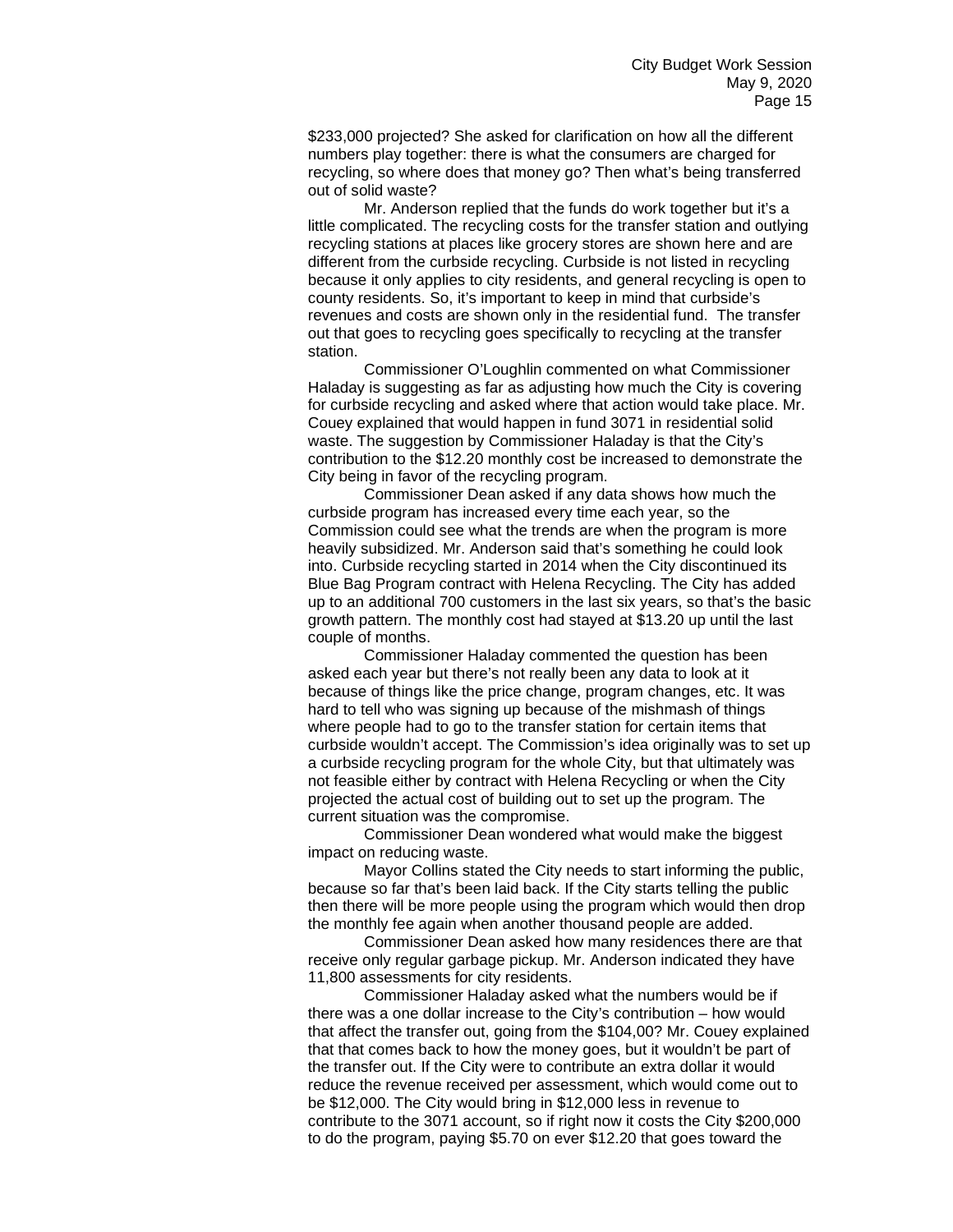program, picking up another dollar of the cost would reduce what the City would receive from City residents for the program. It wouldn't increase any expenditures or affect the budget overall except for the revenue side which would be reduced.

Mr. Anderson said he would have to take a look at it to see if it would impact the overall residential assessments. Commissioner Haladay clarified what he was asking. Mr. Anderson said this would be based on customers and would turn out to be about a \$13,000 annual increase; it depends on the level of service, so as customers increase so would that amount.

Commissioner Dean asked who benefits from the one-dollar fee increase for the curbside recycling. Mr. Anderson said it would be the city subscribers if the City is subsidizing the rate, which lowers the cost for subscribers. Commissioner Dean asked what about when the threshold is reached – the City's not altering how much is being charged for people participating in the program? Mr. Anderson answered no it did not, when the rate went from \$13.20 to \$12.20. Commissioner Dean commented that what the Commission did agree to last time was increasing the City's portion to \$6.20.

Commissioner Haladay commented that from what he remembers, they did this last time in part because the recycling provider increased his rates to take glass, and the City's number offset that glass increase so that basically glass was included in the program without current subscribers seeing any changes.

Mayor Collins stated that the City should put deliberate effort into informing the public about the program, because that hasn't been done well so far.

Commissioner Dean said that having Pat Judge involved with this will help the City develop a holistic picture of what the City's sustainability entails, especially with regards to waste reduction. She agrees this is an area where some good can be done.

Mr. Couey moved the discussion on to Solid Waste – Commercial, fund 542. The difference between residential and commercial is that with residential, the City is essentially the sole provider, but with commercial there is competition with another entity for providing that service. Going through revenues for commercial, not really any change in what was predicted; on expenditures there was some increase for personnel and a decrease on maintenance and operating costs overall. Looking at capital, nothing was originally budgeted in the adopted budget for FY21, so the turn lane project has been added to that capital outlay. Looking forward to next year, due to savings in the maintenance and operations budget, there's going to be an increase in the positive cash flow. The overall cash balance ends up being a little over \$1 million for this fund. Mr. Couey then reviewed the reserves details for this fund.

Mr. Couey moved the discussion on to the Landfill Monitoring District, fund 543. It comes in as a revenue assessment and there aren't any changes there from what was adopted, and then it goes back out. This fund has no associated personnel expenditures and no changes in the adopted budget for expenditures. The cash flow is balanced overall and the ending cash balance is at \$250,000.

Commissioner Haladay asked Mr. Hauck for confirmation if landfill monitoring was raised by a small amount one year to run over the course of several years to deal with a methane release. Mr. Hauck confirmed that was correct; it was \$150,000 project, and where the budget shows an annual transfer out of \$30,000 that's the repayment to the residential fund for that. This year will be the final \$30,000 payment.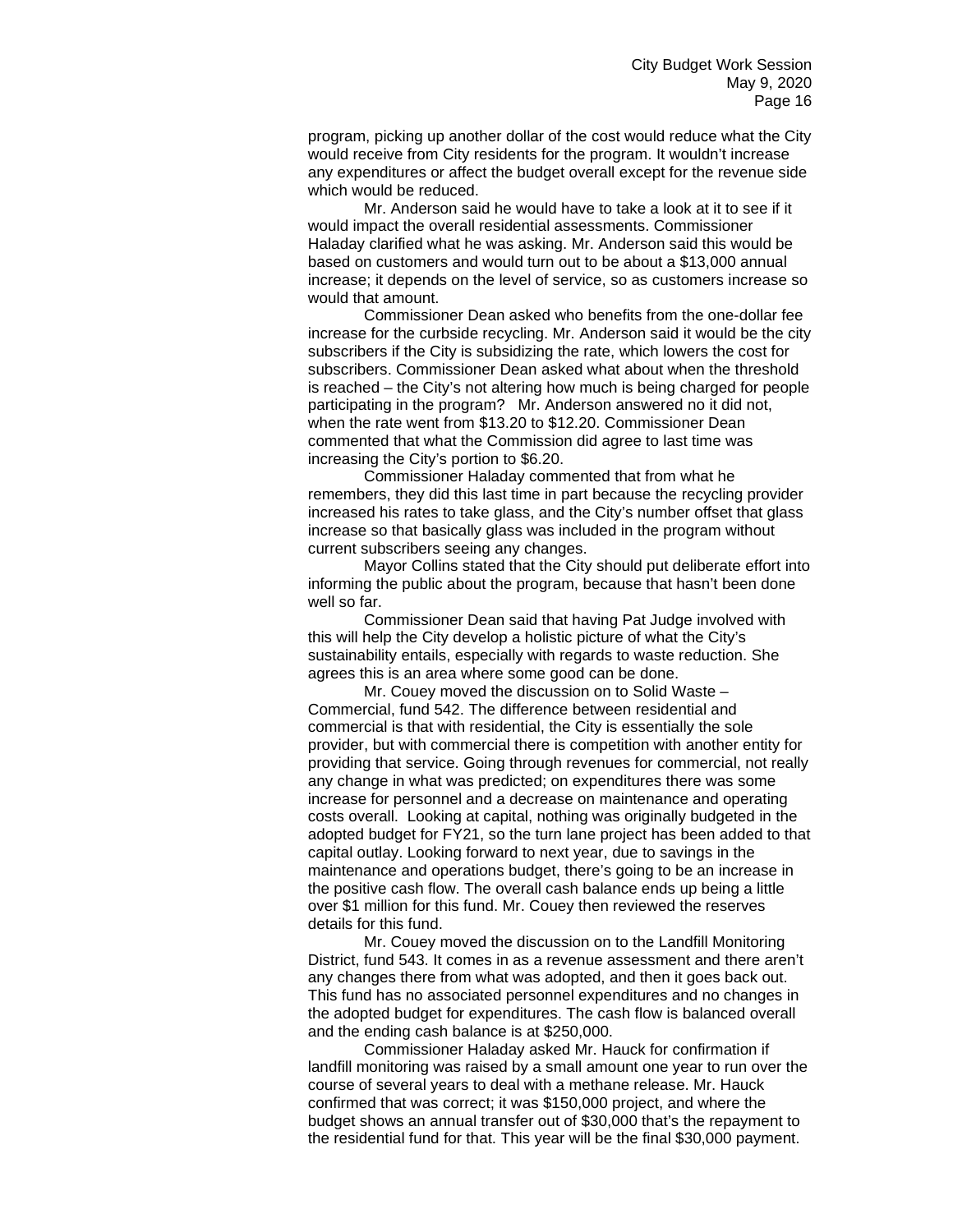Commissioner Haladay commented that he asked because the City was wanting to sunset that rate but was informed they can't do that preemptively because that is set each year. He wants to keep an eye on that so it can be readjusted as needed. Mr. Hauck stated the Commission can entertain that next year and then have a discussion about what reserve is needed.

Mr. Couey moved the discussion to the Transfer Station, fund 546. Looking at revenues, there wasn't much of a change in Intergovernmental or Charges for Services. Going to Expenditures, personnel costs reflect the steps and COLA. There was a little increase in Purchased Services but most of the categories stayed the same. The capital schedule had nothing in the adopted original budget and it's just including the costs for the entrance to the terminals. There's a positive cash flow and an overall ending cash balance of just over \$900,000. Mr. Couey briefly reviewed the Reserves details.

Commissioner Dean asked about operations and how long the Sunday closures will continue to last, and if they do keep going, is it worthwhile to swap a Sunday with a weekday considering how busy it's been. Mr. Hauck answered that's a good question and is a discussion that will need to happen going forward. It depends on what is anticipated to hit the City later this year and whether it's a real or perceived threat that bins are full on Sundays because the landfill's closed; if it's windy garbage will get blown onto customers. The department took this precaution in light of COVID-19. Since the transfer station has gone to operating six days a week, hours have been extended so that has to be monitored to see how it's working. There's not a firm date in mind and this is something he'll follow the Commission's lead on. There would be some benefit for someone to be there six days; during the week the problem is because of the truck routes and agreements with commercial providers and contractors that work normal business hours – there's no benefit for them. Sundays are problematic for customers and it's always been an issue deciding on operating hours and because of the virus the department has been separating crews in case of infection so the whole station wouldn't have to shut down. There's a lot of temp employees used and there are lots of people in lots of places. The goal is to avoid everybody being infected at once and Mr. Hauck is unsure of the comfort level with going back to normal.

Interim City Manager Reed commented that the current plan is to maintain current procedures in while in Phase 1, and when the City reaches Phase II to see how it goes; in the meantime the transfer station will stay closed on Sundays and when in Phase II will be monitored to see if that's still effective to stay closed on Sundays, regardless of COVID, and if that's the preferred option.

Commissioner Dean stated that maybe it's just a matter of maintaining extended hours during the week so people can stop by and drop off after work.

Mayor Collins asked how busy the transfer station is on Sundays. Mr. Anderson said Sundays were pretty consistently busy with Saturday, ranging from 700-800 vehicles per day to up to 1000 in the busy season. Daily traffic patterns are being tracked; right now daily inbound tonnage is at 200 tons/day. Traffic flow for last week was 5000 visitors and the week before that was 3900. This week has been slower, with some days only have 400 visitors on weekdays. This has to do with weather – the transfer station will be busier when the weather is nice. Solid waste is also seasonal and volume fluctuates. Traffic lines that people are seeing at the transfer station are created by cash/credit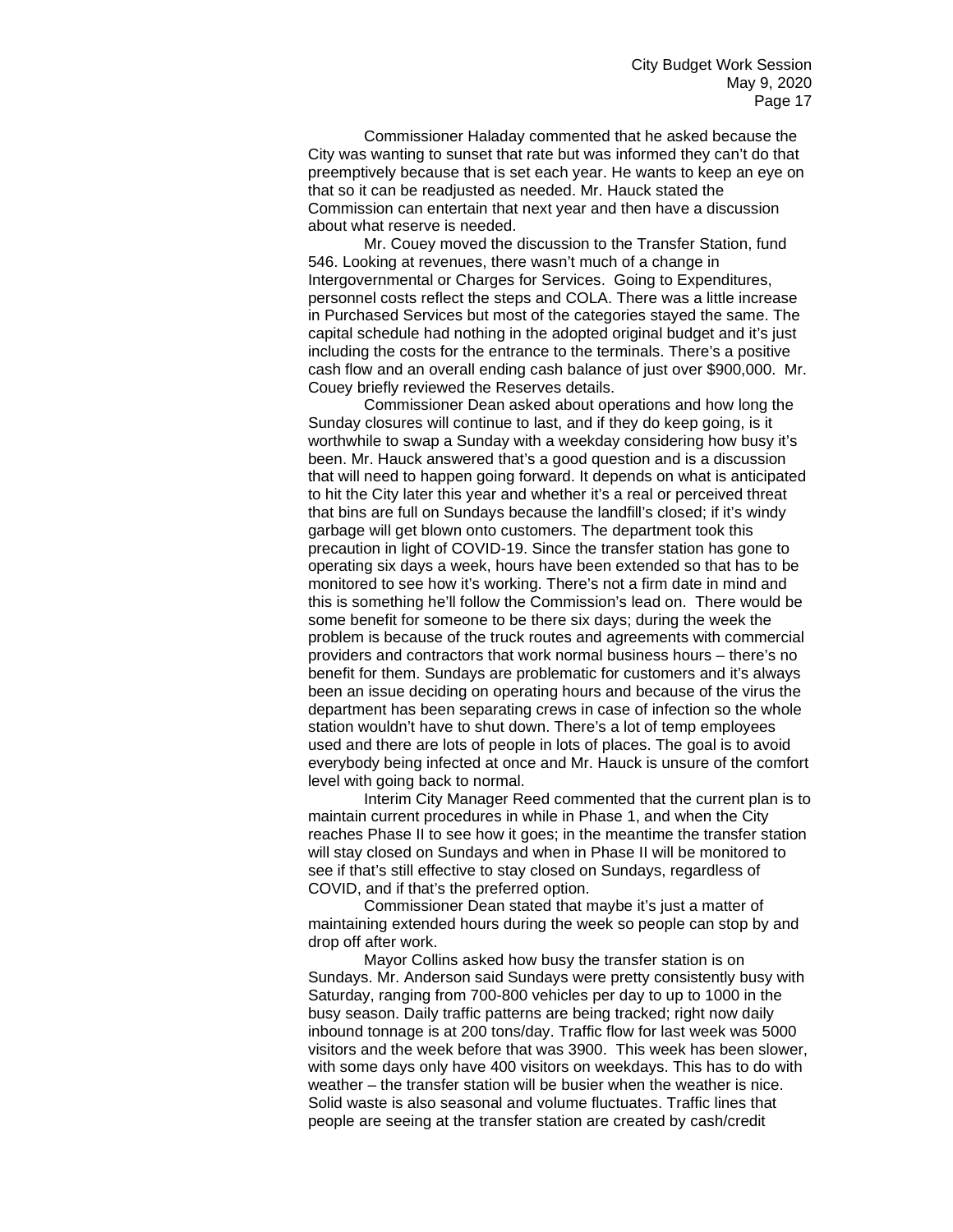card/check customers – that results in backed up traffic. The average is 60-100 cash transactions daily.

Commissioner Haladay commented that there had been a discussion in 2014 after the solid waste study that the City commissioned; there was a lot of data showing a divergence between the volume of cars versus the volume of waste being deposited. A lot of the logistical questions raised by Mr. Hauck were part of that discussion. Ultimately the conversation was about weekday versus weekend, with no resolution and the transfer station just stayed open 7 days a week. As a result, COVID forced the City's hand in just deciding to close it on Sundays. Any further discussion should be at an administrative meeting and the Commission needs to see that study again; the data is outdated but will likely still show the correlation.

Commissioner Logan asked Commissioner Haladay what he remembered about the weekend data shown in that study. Commissioner Haladay said he thought it showed high volume on the weekends, but not necessarily a high volume of waste. During the week there could be a lower volume of traffic but more waste being dropped off. Mr. Hauck confirmed that was correct. Commissioner Logan commented he was in the audience at that time and remembers the discussion going in the direction of limiting the weekend. Mr. Hauck said the 2014 study did recommend that the landfill and transfer station reduce days of service. Both the City and the County had been operating seven days a week; at that time the County opted to close the landfill on weekends but the City chose to keep the transfer station open all week. The study was based on regional operations and there's very few other operations that run seven days a week.

Commissioner Haladay said that from what he remembers of that weekday discussion, from the perspective of policy rather than logistics, it had to do with the lower volume of cars and keeping it open for customers on the weekends, and then using the weekdays with the lowest volume of users, and closing it for that day, from a service standpoint. It created issues on the functioning side of things. But there was never an actual decision made so things just stayed the same.

Commissioner Dean commented it's also a question of how many people drive up to the yard base and going through recycling too, because on the weekends it's mostly people dropping off lawn and yardwork-related waste.

Mayor Collins commented that if it's a matter of looking at volume being much less on the weekend, the way things are being done now should be continued. From the 2014 study it showed during weekdays volume at the transfer station was higher. It makes sense for things to continue.

Interim City Manager Reed proposed that this topic should be added to the agenda for an admin meeting for full discussion since at this point the Work Session is about 30 minutes from its end time. Mayor Collins concurred with that suggestion.

Interim City Manager Reed asked how many more public works funds still needed to be reviewed and Mr. Couey stated that recycling was left. Interim Manager Reed suggested that recycling be gone over fairly quickly, and with Transportation if 15 minutes could be allotted and then the discussion would pause for 15 minutes of public comment.

Commissioner Dean asked for the City-County building and the Law & Justice Center, does the Commission want to move that discussion to another work session? Manager Reed responded that should be moved to a reserve date.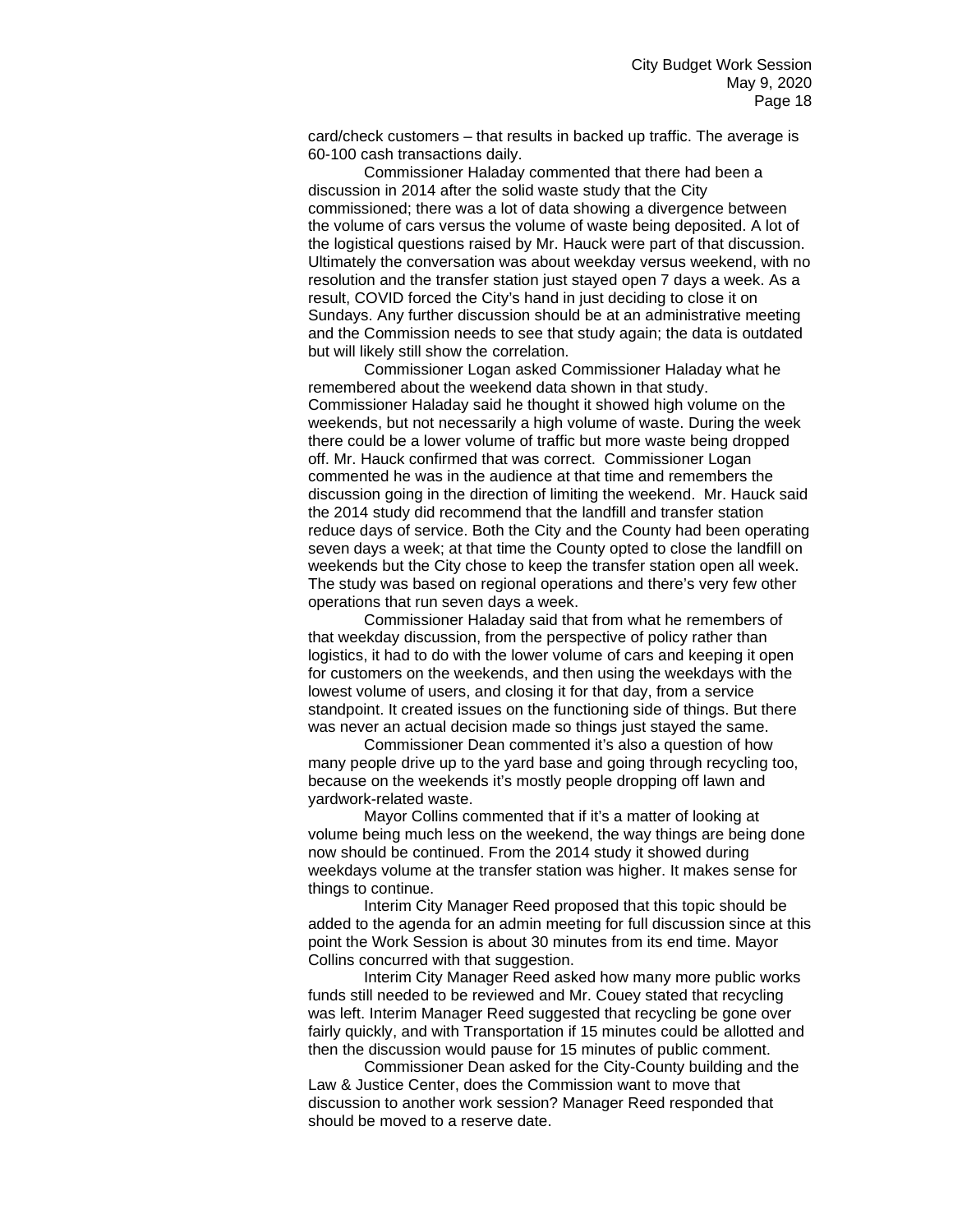Mr. Couey provided a brief overview of Recycling, fund number 547. Revenues have increased on the Intergovernmental side and decreased on Charges for Services. There's about a \$10,000 increase for the year. For Transfers In, that's the \$50,000 change for the transfer from Solid Waste. For Expenses, personnel has a small increase and a large increase in purchased services, internal charges are down, and the adopted cash flow is even. With the changes in, there's about a - \$24,000 cash flow for the year which ends up bringing the fund to \$236,000. Brief review of reserve details.

Commissioner Dean asked about the County contribution; it looks like for FY19 it was \$375,000, then it dropped to \$175,000 and now they're projecting to come in at \$225,000; is that equitable as far as how much County residents bring? Mr. Couey answered that the contribution is split 50/50 every year. The reason it was up in 2019 was there was nothing in 2018, so apparently there was no transfer within the fund that fiscal year so they just made up for it the following year. It has stayed pretty steady otherwise.

Mr. Couey reported that was the last of the Public Works funds. Mayor Collins asked for any further questions before moving on to Transportation; none were received.

Moving on in the discussion, the next fund to look at is Transportation, Special Charters, fund number 561. Under Cash Flow, there's an increase of revenue; nothing to note for personnel expenses; under Maintenance & Operations nothing has changed; internal transactions are down. Overall the fund went from a -\$27,000 cash flow to -\$5,000. The ending cash balance is almost solely in operating reserves. From the Joint Session, Elroy Golemon and David Knopke have already provided background information but they can provide more details on this fund or can start taking questions.

Commissioner Dean asked about the miscellaneous federal grants; it appears to be sporadic in different years. She asked if those are just random grants and how often can they be counted on. Mr. Golemon answered that those are random grants, depending on what opportunities are available. Commissioner Dean asked how many people total are using City transit. Mr. Knoepke reported that in FY2016 there were over 86,000 people using the transit system. In 2017 the number increased to 92,000 and in 2018 over 85,000. For 2019 it was approximately 9500 and currently year to date the number is being reported at over 62,000. There's typically a fluctuation in off-years which is due to the legislative shuttle – when that runs, it provides more ridership. Commissioner Dean commented that in the City Growth Policy there is emphasis on improving the transit system and opportunities for people to utilize the system. Given that prioritization, what can the City do to maximize the system's usefulness and expand it especially to help the more vulnerable population who may not have access to reliable transportation?

Mr. Knoepke answered that this discussion started under the previous City Manager. Some alternatives were brought to the Commission and there were questions about how that would work with the grant funding. Moving forward, what's been done is it will be implemented in a phased approach. The department will be asking for additional funds this year to update its scheduling system to be more effective. There will be more options including an app so people can schedule it while on the go. That constitutes Phase 1. The second step is to look at some planning money that might be available through the federal government via MDT; the department would look at the whole system to see where any gaps are. Questions to be answered include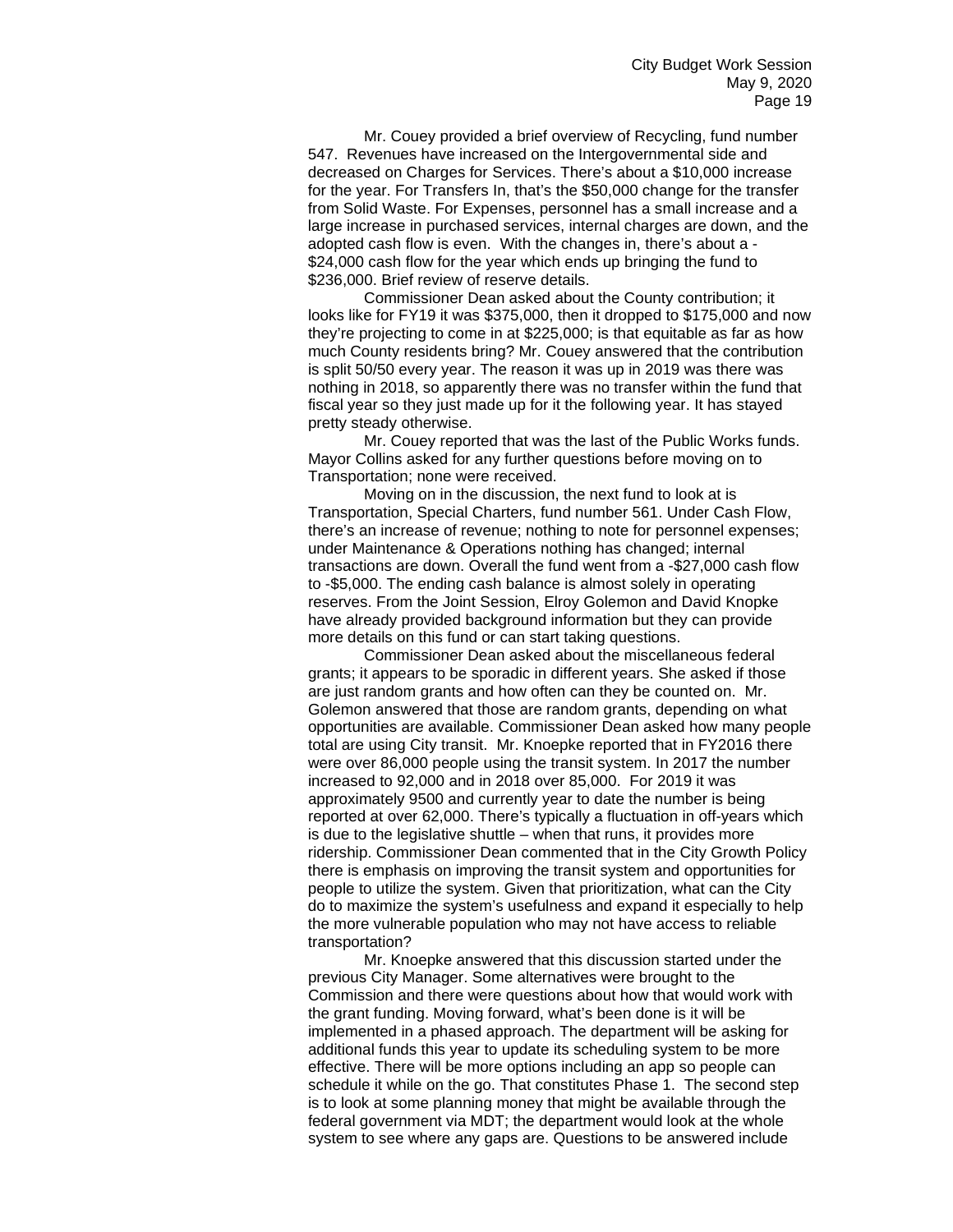whether the system needs to look a little different, is it too fixed route, or is it more of a demand response. There are virtual stops where the system funnels people to but it's a wider net versus the paratransit and fixed route system. Some areas may not be served currently, so that system might be an area where those people could be reached. Without taking time for analysis and get public input, that's why the department chose the phased approach.

Mr. Couey remarked that it appeared Commissioner Dean's questions were more broad in scope about transit generally. For the 561 fund, there probably aren't any specific questions. Moving to the 580 fund, that's where the grants are, so the discussion will go on to Capital Transit. Looking at revenues, there's a little increase on intergovernmental, which is a grant increase so that's the difference in overall revenues. Under Expenditures, Personnel, 1-2 drivers were added? Mr. Golemon clarified that it wasn't that they were added, but corrections and adjustments were done – last year they'd been left at  $\frac{3}{4}$ staffing in the budget calculations, so there was restructuring that happened in wage classifications to reflect full time status. There was also a reallocation of funds due to the shift in the Transportation Systems department.

Mr. Couey continued, looking at Maintenance & Operating, inter-City charges, there was a little bit of an increase in that area. Capital Outlay increased from the adopted budget to meet the match for the grant. Looking at it overall, there's a negative cash flow for the year and for operating reserves there's about \$120,000 left for cash flow.

Commissioner Dean asked about the \$250,000 general fund transfer for operations, so that's \$50,000 less than FY19 – is that level still being maintained? That had been reduced last fiscal year. Mr. Knoepke explained that he will let Mr. Goleman expand on this, but the federal and state grant fluctuates each year so the batch level is different annually; \$250,000 is a rough estimate but it depends on federal and state allocations. Mr. Goleman commented that the other thing is when that number was reduced last year, that also impacted the department's overall operations. Sometimes there are overruns even in years where there's more funding from the grant. This year's operations grant was lower. Up until last year, historically it's always been about \$300,000 allocated from the general fund for transit.

Commissioner O'Loughlin commented looking at the beginning cash balance, that in the spreadsheet the Commission got there was a formula issue.

Mayor Collins asked for any public questions or comments. Interim City Clerk Clayborn reported that nothing had been submitted via the Zoom chat feature.

Mr. Couey further reported on the following funds: One is regarding fund 581, East Valley. There's not really any changes on what was adopted as far as revenues. Costs are a down a little for expenditures. Overall there's a positive cash flow for the year.

The final fund for review is 582, Head Start. This was left in here because there's a history to it that may affect some things but it's no longer the program that it had been. There is no income or expenses, a minimal cash balance that could be corrected by an internal transfer to make that come to zero and get rid of this fund altogether. That concludes the Transportation Systems funds discussion and Mr. Couey asked for any final questions.

Mayor Collins asked for public comment at this time. Interim City Clerk Clayborn reported there have been no comments submitted via chat.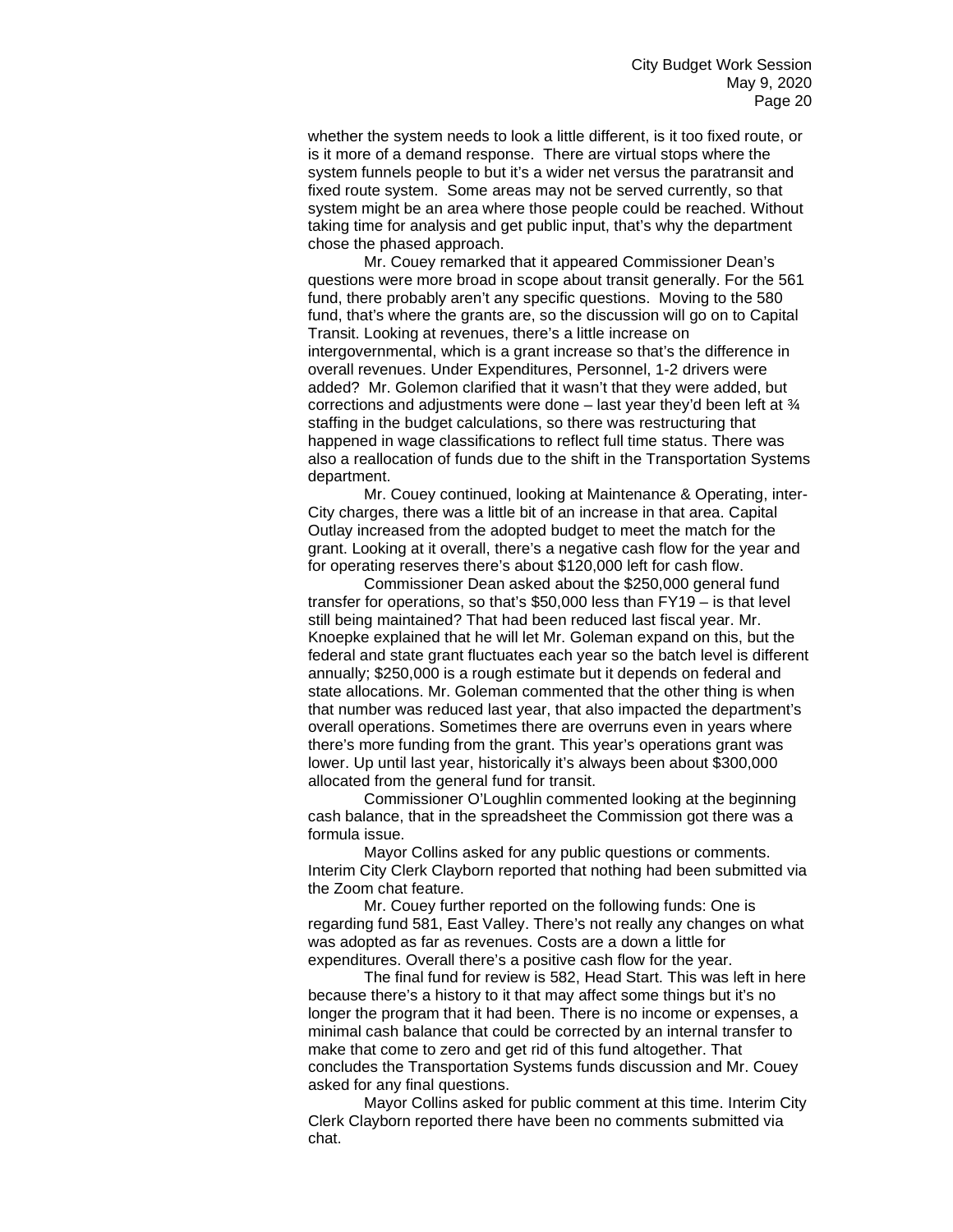Interim City Manager Reed asked Mr. Couey for a recap of what funds were not discussed today, and he replied that they did not get to Facilities, which are 570 the City-County building, and 571 City-County mail/phone service and 572 which is the Law and Justice Center.

Nancy Perry with the HCI commented via Zoom and inquired of Mayor Collins if she could ask a question. She commented that she is learning a lot from the way this work session is being done. Her question has to do with page 84, the building fund, where it says revenues decreased due to anticipation of increased affordable housing waivers. She asked for clarification on what that means. Mr. Couey replied that the reduction is for a new program that the Commission has either passed or is considering passing that would waive the cost of building permits if the project is a certain percentage of providing affordable housing overall.

Commissioner Haladay added that the projection is there because the Commission thinks they may do it; it's a discretionary fund that's done on a case-by-case basis. The Commission can reduce to a certain percentage or may do nothing at all. Out of an abundance of caution Building selected the most extreme measure for revenue projection purposes.

Mr. Couey asked if there was enough time remaining to go through any additional funds or if they should be pushed to another session. Mayor Collins asked if anything could be discussed in three minutes. Commissioner Dean commented that there's merit for further discussion about these funds without rushing or making everyone stay longer today. She asked if the Commission would be comfortable moving this discussion either to the next day or moving it to the extra day. Mr. Couey said the next session is Golf & Recreation about how they're being affected due to COVID-19 so that may be a lengthy conversation, but he can check on the schedule to see if these funds could be added in there. Fund 573 the Law & Justice Center will be the fund with the most conversation. There's not much going on with fund 570 the City-County Building; the HVAC project is ongoing. Mayor Collins suggested that 570 be addressed. Commissioner O'Loughlin asked if it would be helpful to Troy Sampson to do these all in one day. Commissioner Dean asked if there would still be further discussion about Solid Waste and the Transfer Station – clarification, that further conversation will be held at an administrative meeting. Mr. Couey stated that that would be more of a conceptual conversation rather than a budget conversation. Commissioner Dean stated her only concern is if the City is looking at an additional \$12,000 to help subsidize recycling she wants to be sure all options are considered. If there are any programs or initiatives that could be bolstered, whether it's with Patrick Judge or Phil Hauck, she wants to make sure all bases are covered while the budget is in front of the Commission.

Interim City Manager Reed said that if the Commission is ok with it she can add that discussion to this coming week's administrative meeting agenda. Commissioner Dean said she wanted to be sure it got onto an admin meeting while the budget process is ongoing and not further out.

Interim City Manager Reed commented to clarify what funds still needed to be revisited and discussed and Mr. Couey listed those funds: 570, 571, 572 and 573. She thanked the Commission for their time today and thanked the HIC for sitting in.